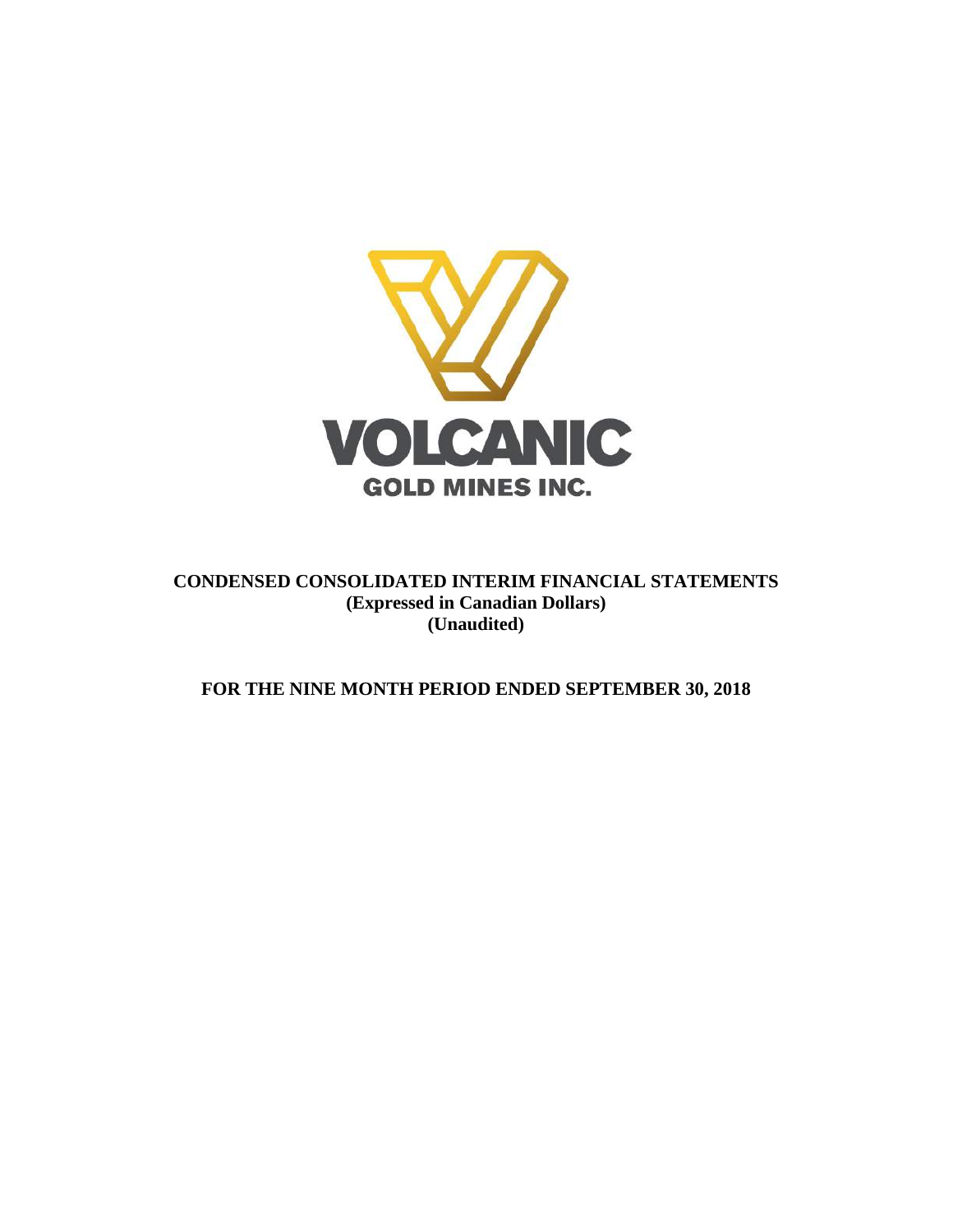## **NOTICE OF NO AUDITOR REVIEW OF CONDENSED CONSOLIDATED INTERIM FINANCIAL STATEMENTS**

In accordance with National Instrument 51-102 of the Canadian Securities Administrators, the Company discloses that its external auditors have not reviewed the unaudited condensed consolidated interim financial statements for the nine months ended September 30, 2018. These financial statements have been prepared by management and approved by the Audit Committee and the Board of Directors of the Company.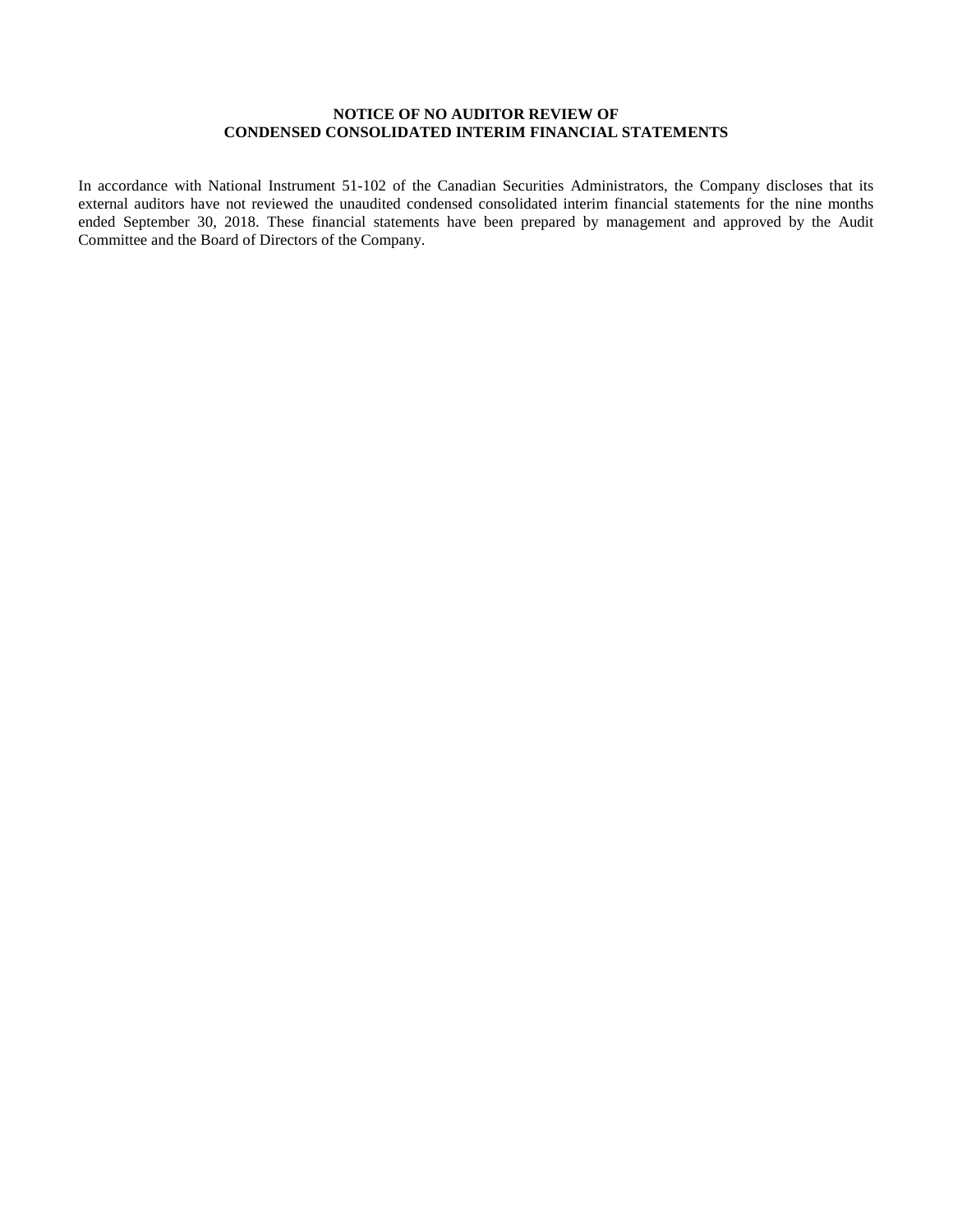**VOLCANIC GOLD MINES INC.** CONDENSED CONSOLIDATED INTERIM STATEMENTS OF FINANCIAL POSITION (UNAUDITED)

(Expressed in Canadian Dollars)

|                                                               | September 30, | December 31,                                      |
|---------------------------------------------------------------|---------------|---------------------------------------------------|
|                                                               | 2018          | 2017                                              |
| <b>ASSETS</b>                                                 |               |                                                   |
| <b>Current</b>                                                |               |                                                   |
| Cash                                                          | \$<br>188,027 | \$<br>1,155,116                                   |
| Receivables                                                   | 15,830        | 9,858                                             |
| Prepaid expenses and deposits                                 | 10,720        | 66,693                                            |
| Total current assets                                          | 214,577       | 1,231,667                                         |
| Non-current                                                   |               |                                                   |
| Long-term deposits (Note 10)                                  | 61,000        | 61,000                                            |
| Property and equipment (Note 6)                               | 15,765        | 17,375                                            |
| Deferred acquisition costs (Note 8)                           |               | 43,569                                            |
| Mineral properties (Note 8)                                   |               | 2,605,605                                         |
| Total non-current assets                                      | 76,765        | 2,727,549                                         |
|                                                               | \$<br>291,342 | \$<br>3,959,216                                   |
|                                                               |               |                                                   |
| <b>LIABILITIES AND SHAREHOLDERS' EQUITY</b><br><b>Current</b> |               |                                                   |
| Accounts payable and accrued liabilities (Note 10)            | \$<br>331,452 | \$<br>182,991                                     |
| <b>Total liabilities</b>                                      | 331,452       | 182,991                                           |
| Shareholders' equity (deficiency)                             |               |                                                   |
| Share capital (Note 11)                                       | 13,191,847    | 13,191,847                                        |
| Other equity reserves (Note 11)                               | 2,143,227     | 2,143,227                                         |
| Deficit                                                       | (15,210,407)  |                                                   |
| Equity attributed to shareholders of the Company              | 124,667       |                                                   |
| Non-controlling interest (Note 7)                             | (164, 777)    |                                                   |
| Total shareholders' equity (deficiency)                       | (40, 110)     | (12,049,692)<br>3,285,382<br>490,843<br>3,776,225 |

*"Michael Iverson"* Director *"Jeremy Crozier"* Director "Jeremy Crozier"<br>Jeremy Crozier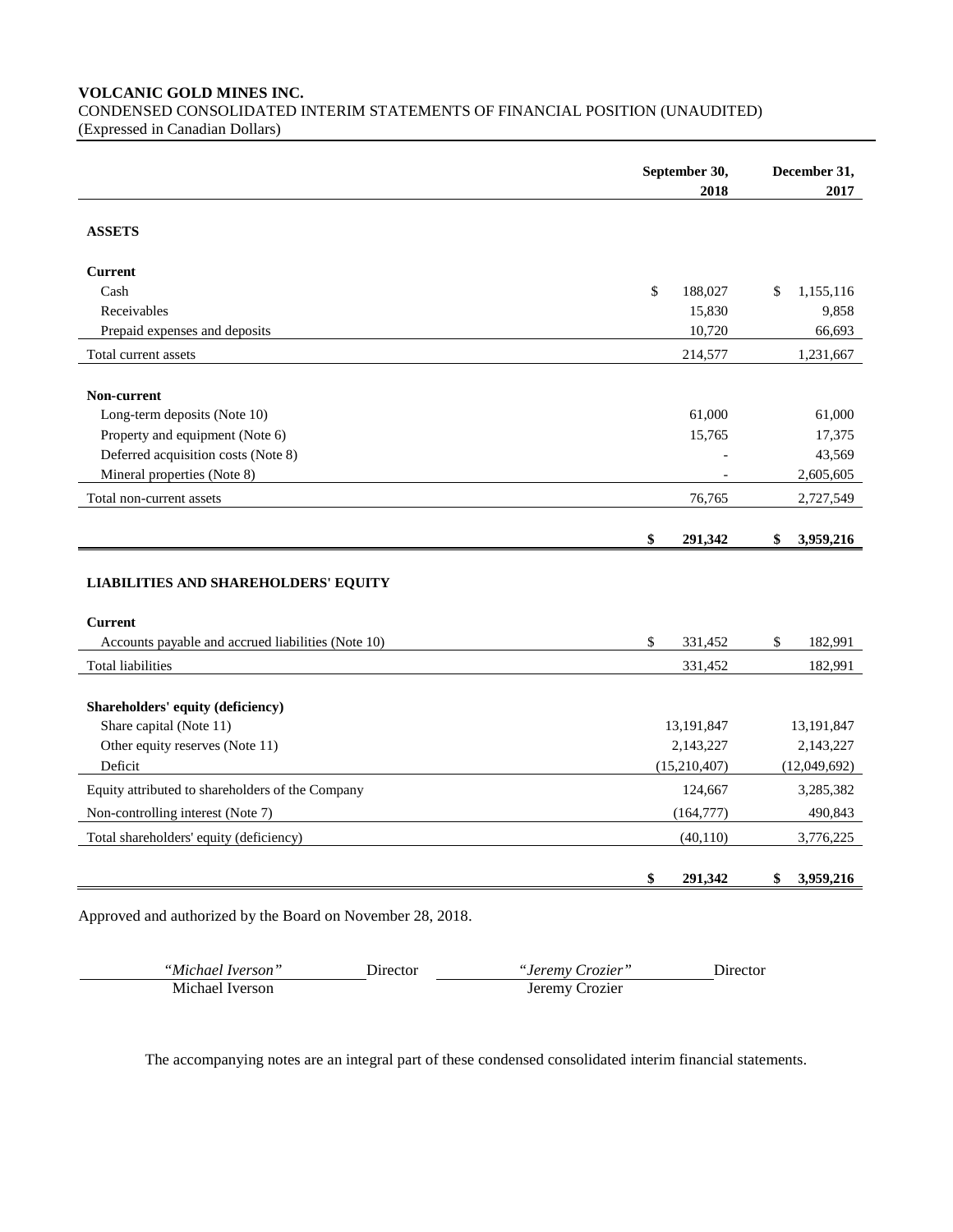## **VOLCANIC GOLD MINES INC.**

CONDENSED CONSOLIDATED INTERIM STATEMENTS OF LOSS AND COMPREHENSIVE LOSS (UNAUDITED) (Expressed in Canadian Dollars)

|                                                                                |              | Three months ended September 30, |                 | Nine months ended September 30, |             |    |               |  |
|--------------------------------------------------------------------------------|--------------|----------------------------------|-----------------|---------------------------------|-------------|----|---------------|--|
|                                                                                |              | 2018                             | 2017            |                                 | 2018        |    | 2017          |  |
| <b>Exploration expenditures</b> (Note 9)                                       | $\mathbb{S}$ | 186,109                          | \$<br>594,473   | \$                              | 535,824     | \$ | 2,592,773     |  |
| General and administrative expenses                                            |              |                                  |                 |                                 |             |    |               |  |
| Consulting and management fees (Note 10)                                       |              | 30,500                           | 76,795          |                                 | 111,500     |    | 184,195       |  |
| Depreciation                                                                   |              | 1,399                            | 725             |                                 | 4,200       |    | 1,451         |  |
| Investor relations (Note 10)                                                   |              | 34,512                           | 114,656         |                                 | 175,396     |    | 411,146       |  |
| Office and administration (Note 10)                                            |              | 21,992                           | 24,680          |                                 | 82,491      |    | 76,530        |  |
| Professional fees (Note 10)                                                    |              | 26,626                           | 4,091           |                                 | 36,112      |    | 32,643        |  |
| Regulatory and filing fees (Note 10)                                           |              | 1,076                            | 1,805           |                                 | 12,587      |    | 21,607        |  |
| Salaries and benefits (Note 10)                                                |              | 21,510                           | 22,641          |                                 | 73,048      |    | 67,203        |  |
| Share-based payments (Notes 10 and 12)                                         |              |                                  |                 |                                 |             |    | 1,830,353     |  |
| Travel (Note 10)                                                               |              | 16,956                           | 11,753          |                                 | 68,542      |    | 78,643        |  |
|                                                                                |              | 154,571                          | 257,146         |                                 | 563,876     |    | 2,703,771     |  |
| Loss before other items                                                        |              | (340, 680)                       | (851,619)       |                                 | (1,099,700) |    | (5,296,544)   |  |
| <b>Other items</b>                                                             |              |                                  |                 |                                 |             |    |               |  |
| Foreign exchange gain (loss)                                                   |              | 1,847                            | (1,445)         |                                 | (1, 533)    |    | 18,301        |  |
| Recovery on write-off of accounts payable (Note 10)                            |              |                                  |                 |                                 |             |    | 49,750        |  |
| Write-off of mineral property costs (Note 8)                                   |              | (2,671,533)                      |                 |                                 | (2,671,533) |    |               |  |
| Write-off of deferred acquisition costs (Note 8)                               |              |                                  |                 |                                 | (43, 569)   |    |               |  |
| Loss and comprehensive loss for the period                                     | \$           | (3,010,366)                      | \$<br>(853,064) | \$                              | (3,816,335) | \$ | (5,228,493)   |  |
| Loss and comprehensive loss attributable to:                                   |              |                                  |                 |                                 |             |    |               |  |
| Equity shareholders of the Company                                             | \$           | (2,359,287)                      | \$<br>(857,938) | \$                              | (3,160,715) | \$ | (5, 115, 007) |  |
| Non-controlling interest (Note 7)                                              |              | (651,079)                        | 4,874           |                                 | (655, 620)  |    | (113, 486)    |  |
|                                                                                | \$           | (3,010,366)                      | \$<br>(853,064) | \$                              | (3,816,335) | \$ | (5,228,493)   |  |
| Basic and diluted loss per common share attributable to<br>equity shareholders |              | \$(0.05)                         | \$(0.02)        |                                 | \$(0.07)    |    | \$(0.12)      |  |
| Weighted average number of common shares outstanding                           |              | 45,886,538                       | 45,879,038      |                                 | 45,886,538  |    | 41,601,792    |  |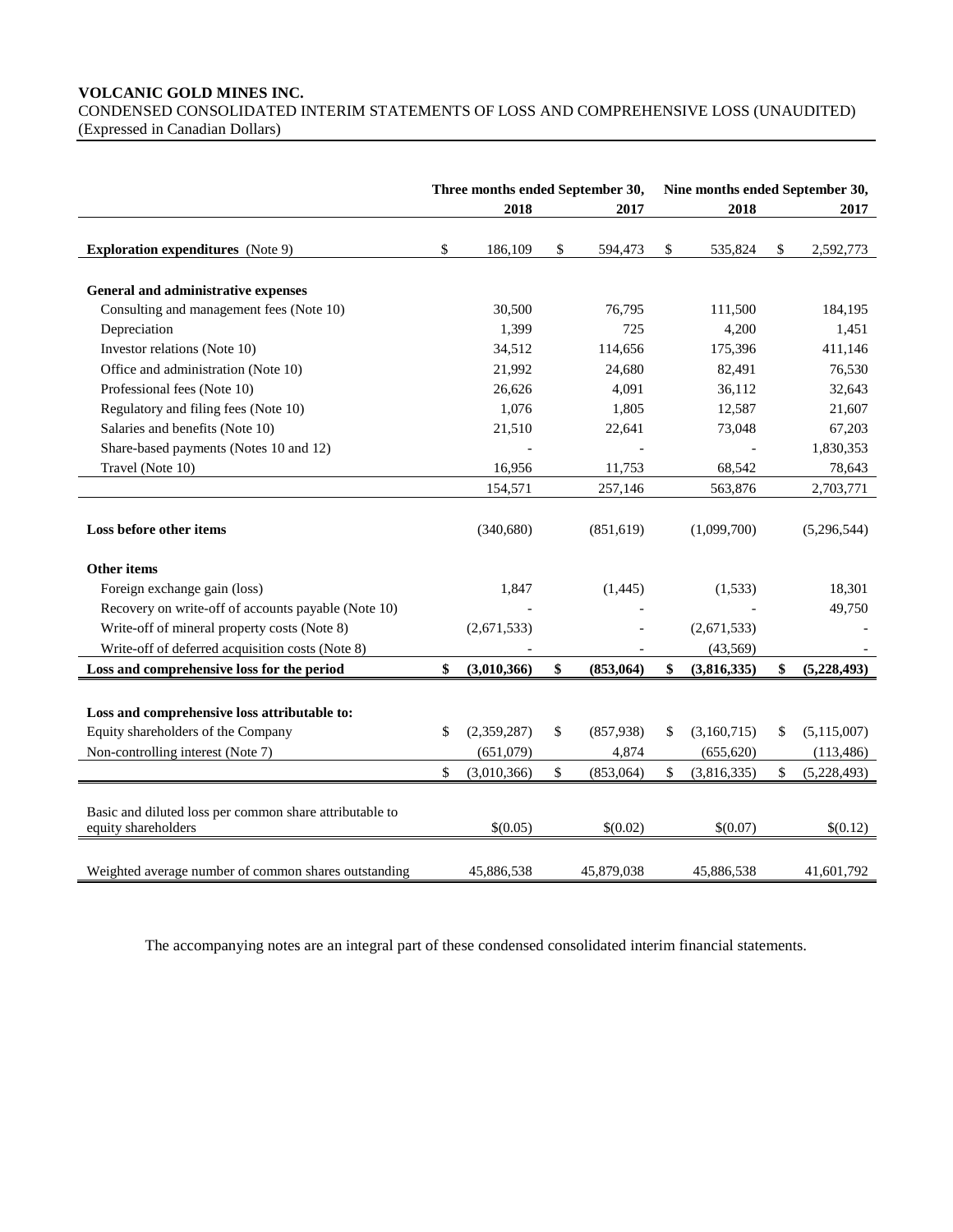# **VOLCANIC GOLD MINES INC.** CONDENSED CONSOLIDATED INTERIM STATEMENTS OF CASH FLOWS (UNAUDITED)

(Expressed in Canadian Dollars)

|                                             | Three months ended September 30, |                 |                   | Nine months ended September 30, |  |
|---------------------------------------------|----------------------------------|-----------------|-------------------|---------------------------------|--|
|                                             | 2018                             | 2017            | 2018              | 2017                            |  |
|                                             |                                  |                 |                   |                                 |  |
| <b>CASH FLOWS FROM OPERATING ACTIVITIES</b> |                                  |                 |                   |                                 |  |
| Loss for the period                         | \$<br>(3,010,366)                | \$<br>(853,064) | \$<br>(3,816,335) | \$<br>(5,228,493)               |  |
| Items not affecting cash:                   |                                  |                 |                   |                                 |  |
| Recovery on write-off of accounts payable   |                                  |                 |                   | (49,750)                        |  |
| Write-off of mineral property costs         | 2,671,533                        |                 | 2,671,533         |                                 |  |
| Write-off of deferred acquisition costs     |                                  |                 | 43,569            |                                 |  |
| Depreciation                                | 1,399                            | 725             | 4,200             | 1,451                           |  |
| Share-based payments                        |                                  |                 |                   | 1,830,353                       |  |
|                                             | (337, 434)                       | (852, 339)      | (1,097,033)       | (3,446,439)                     |  |
| Non-cash working capital item changes:      |                                  |                 |                   |                                 |  |
| Amounts receivable                          | 2,666                            | 11,679          | (5,972)           | (12, 941)                       |  |
| Prepaid expenses and deposits               | 4,446                            | 213,002         | 55,973            | (153,993)                       |  |
| Long-term deposits                          |                                  |                 |                   | (61,000)                        |  |
| Accounts payable and accrued liabilities    | 107,477                          | (462, 485)      | 148,461           | (9,366)                         |  |
| Net cash used in operating activities       | (222, 845)                       | (1,090,143)     | (898, 571)        | (3,683,739)                     |  |
|                                             |                                  |                 |                   |                                 |  |
| <b>FINANCING ACTIVITIES</b>                 |                                  |                 |                   |                                 |  |
| Proceeds from issuance of common shares     |                                  |                 |                   | 6,117,183                       |  |
| Share issuance costs                        |                                  |                 |                   | (236, 831)                      |  |
| Net cash provided by financing activities   |                                  |                 |                   | 5,880,352                       |  |
|                                             |                                  |                 |                   |                                 |  |
| <b>INVESTING ACTIVITIES</b>                 |                                  |                 |                   |                                 |  |
| Purchase of property and equipment          |                                  |                 | (2,590)           | (19,350)                        |  |
| Deferred acquisition costs                  |                                  |                 |                   | (736,906)                       |  |
| Mineral property acquisitions               |                                  |                 | (65, 928)         | (193, 417)                      |  |
| Net cash used in investing activities       |                                  |                 | (68, 518)         | (949, 673)                      |  |
| Change in cash for the period               | (222, 845)                       | (1,090,143)     | (967,089)         | 1,246,940                       |  |
| Cash, beginning of period                   | 410,872                          | 2,809,829       | 1,155,116         | 472,746                         |  |
|                                             |                                  |                 |                   |                                 |  |
| Cash, end of period                         | \$<br>188,027                    | \$<br>1,719,686 | \$<br>188,027     | \$<br>1,719,686                 |  |

## **Supplemental disclosure with respect to cash flows** (Note 16)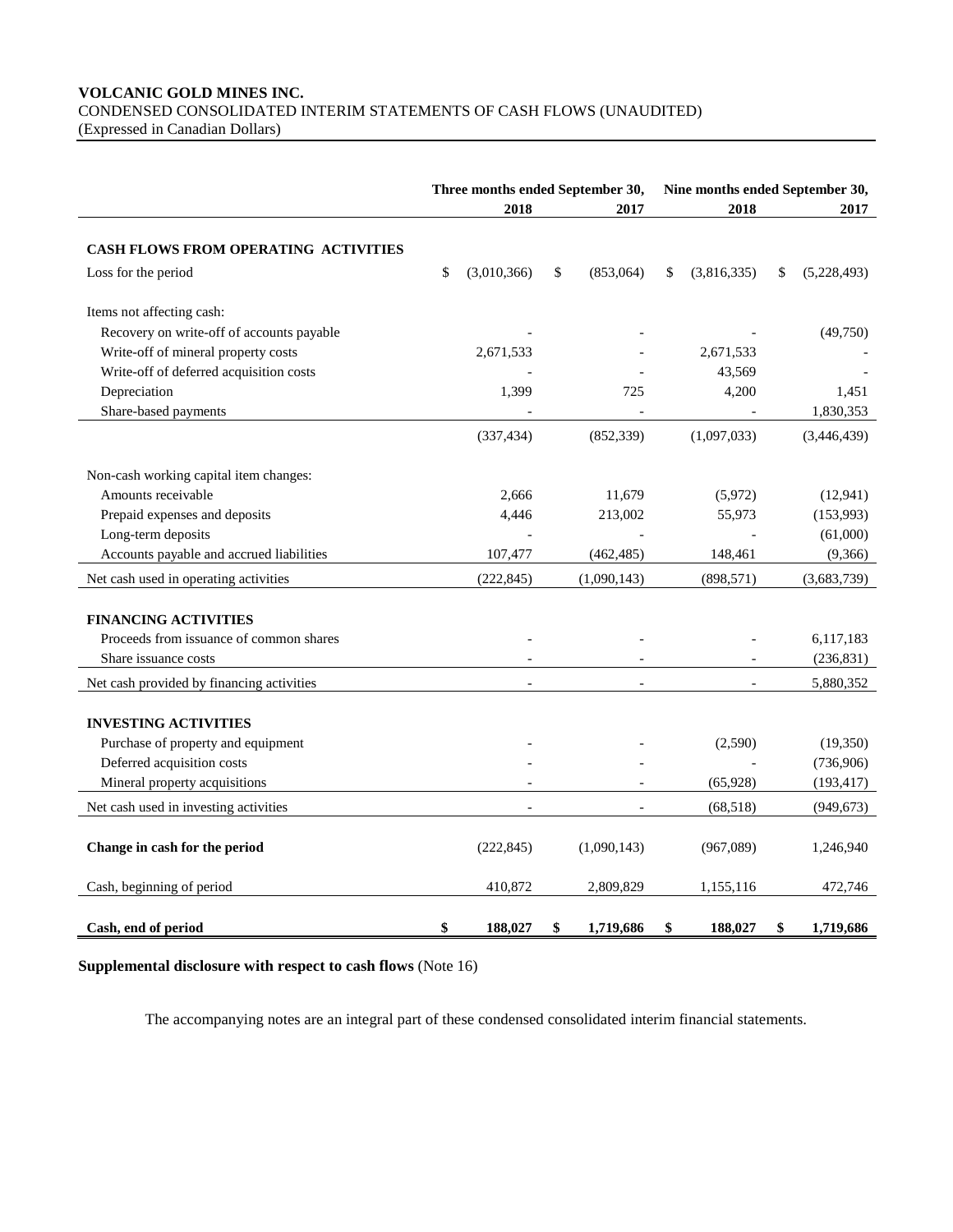## **VOLCANIC GOLD MINES INC.** CONDENSED CONSOLIDATED INTERIM STATEMENTS OF CHANGES IN SHAREHOLDERS' EQUITY (UNAUDITED) *For the nine months ended September 30, 2018 and 2017*

(Expressed in Canadian Dollars)

|                                                                          | <b>Number</b> | Amount       | <b>Share</b><br>subscriptions<br>received | Warrants<br>reserve | Share-<br>based<br>payment<br>reserve | <b>Deficit</b> | <b>Total equity</b><br>attributed to<br>shareholders | Non-<br>controlling<br>interest | <b>Total</b>             |
|--------------------------------------------------------------------------|---------------|--------------|-------------------------------------------|---------------------|---------------------------------------|----------------|------------------------------------------------------|---------------------------------|--------------------------|
| Balance, December 31, 2016                                               | 14,629,266    | 5,408,551    | \$ 301,567                                | \$.                 | \$<br>104,517                         | \$ (5,646,340) | 168,295<br>S.                                        | S                               | 168,295                  |
| Loss for the period<br>Shares issued for mineral<br>property acquisition | 3,766,372     | 1,807,859    |                                           |                     |                                       | (5, 115, 007)  | (5,115,007)<br>1,807,859                             | (113, 486)                      | (5,228,493)<br>1,807,859 |
| Shares issued for private<br>placement<br>Shares issued for finders'     | 19,166,667    | 6,000,000    | (301, 567)                                |                     |                                       |                | 5,698,433                                            |                                 | 5,698,433                |
| fees                                                                     | 241,733       | 55,599       |                                           |                     |                                       |                | 55,599                                               |                                 | 55,599                   |
| Share issuance costs                                                     |               | (500, 787)   |                                           | 208,357             |                                       |                | (292, 430)                                           |                                 | (292, 430)               |
| Warrants exercised                                                       | 8,075,000     | 418,750      |                                           |                     |                                       |                | 418,750                                              |                                 | 418,750                  |
| Share-based payments                                                     |               |              |                                           |                     | 1,830,353                             |                | 1,830,353                                            |                                 | 1,830,353                |
| Balance, September 30, 2017                                              | 45,879,038    | 13,189,972   | ٠                                         | 208,357             | 1,934,870                             | (10, 761, 347) | 4,571,852                                            | (113, 486)                      | 4,458,366                |
| Loss for the period                                                      |               |              |                                           |                     |                                       | (1, 288, 345)  | (1, 288, 345)                                        |                                 | (1, 288, 345)            |
| Warrants exercised                                                       | 7.500         | 1.875        |                                           |                     |                                       |                | 1.875                                                |                                 | 1,875                    |
| Acquired in an asset<br>acquisition                                      |               |              |                                           |                     |                                       |                |                                                      | 604,329                         | 604,329                  |
| Balance, December 31, 2017                                               | 45,886,538    | 13,191,847   | ٠                                         | 208,357             | 1,934,870                             | (12,049,692)   | 3,285,382                                            | 490,843                         | 3,776,225                |
| Loss for the period                                                      |               |              |                                           |                     |                                       | (3,160,715)    | (3,160,715)                                          | (655, 620)                      | (3,816,335)              |
| Balance, September 30, 2018                                              | 45,886,538    | \$13,191,847 | \$                                        | 208,357<br>\$       | \$1,934,870                           | \$(15,210,407) | \$124,667                                            | \$(164,777)                     | (40, 110)                |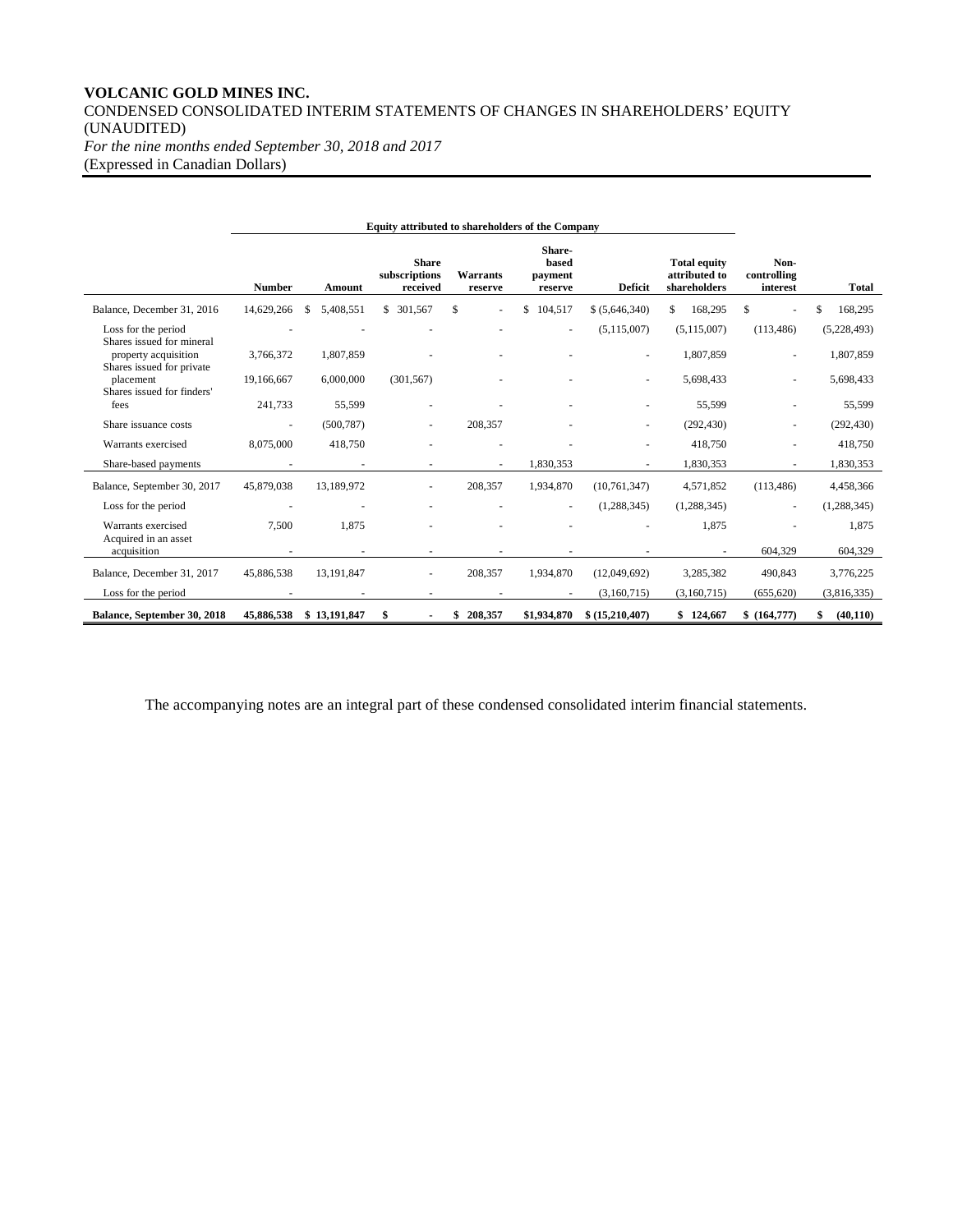### **1. NATURE AND CONTINUANCE OF OPERATIONS**

Volcanic Gold Mines Inc. is a publicly traded company incorporated under the British Columbia Corporations Act on April 25, 2007. The Company together with its subsidiaries (collectively referred to as the "Company") is principally engaged in acquisition and exploration of resource properties. The Company currently trades under the symbol "VG" on the TSX Venture Exchange.

The head office, principal address and records office of the Company are located at 200 Burrard Street, Suite 650, Vancouver, British Columbia, V6C 3L6, Canada.

The Company's financial statements and those of its controlled subsidiaries ("condensed consolidated interim financial statements") are presented in Canadian dollars.

The Company is in the process of exploring and evaluating its resource properties and has not yet determined whether the properties contain ore reserves that are economically recoverable.

These condensed consolidated interim financial statements have been prepared on a going concern basis, which assumes that the Company will be able to meet its obligations and continue its operations for its next fiscal year. Realization values may be substantially different from carrying values as shown and these condensed consolidated interim financial statements do not give effect to adjustments that would be necessary to the carrying values and classification of assets and liabilities should the Company be unable to continue as a going concern. Such adjustments could be material. At September 30, 2018, the Company had not yet achieved profitable operations, has accumulated losses of \$15,210,407 since its inception, and expects to incur further losses in the development of its business. This material uncertainty may cast significant doubt about the Company's ability to continue as a going concern. The Company's ability to continue as a going concern is dependent upon its ability to generate future profitable operations and/or obtain the necessary financing to meet its obligations and repay its liabilities arising from normal business operations when they come due.

#### **2. BASIS OF PREPARATION**

#### **Statement of compliance**

These condensed consolidated interim financial statements are prepared in accordance with International Accounting Standard ("IAS") 34 *Interim Financial Reporting* under International Financial Reporting Standards ("IFRS") issued by the International Accounting Standards Board ("IASB"). These condensed consolidated interim financial statements follow the same accounting policies and methods of application as the most recent annual consolidated financial statements of the Company. These condensed consolidated interim financial statements do not contain all of the information required for full annual financial statements. Accordingly, these condensed consolidated interim financial statements should be read in conjunction with the Company's most recent annual consolidated financial statements, which were prepared in accordance with IFRS as issued by the IASB.

#### **Basis of Measurement**

These condensed consolidated interim financial statements have been prepared on the historical cost basis except for certain financial instruments, which are measured at fair value. In addition, these condensed consolidated interim financial statements have been prepared using the accrual basis of accounting, except for cash flow information.

The condensed consolidated interim financial statements are presented in Canadian dollars ("CAD").

The preparation of condensed consolidated interim financial statements in compliance with IFRS requires management to make certain critical accounting estimates. It also requires management to exercise judgment in applying the Company's accounting policies. The areas involving a higher degree of judgment of complexity, or areas where assumptions and estimates are significant to the condensed consolidated interim financial statements are disclosed in Note 5.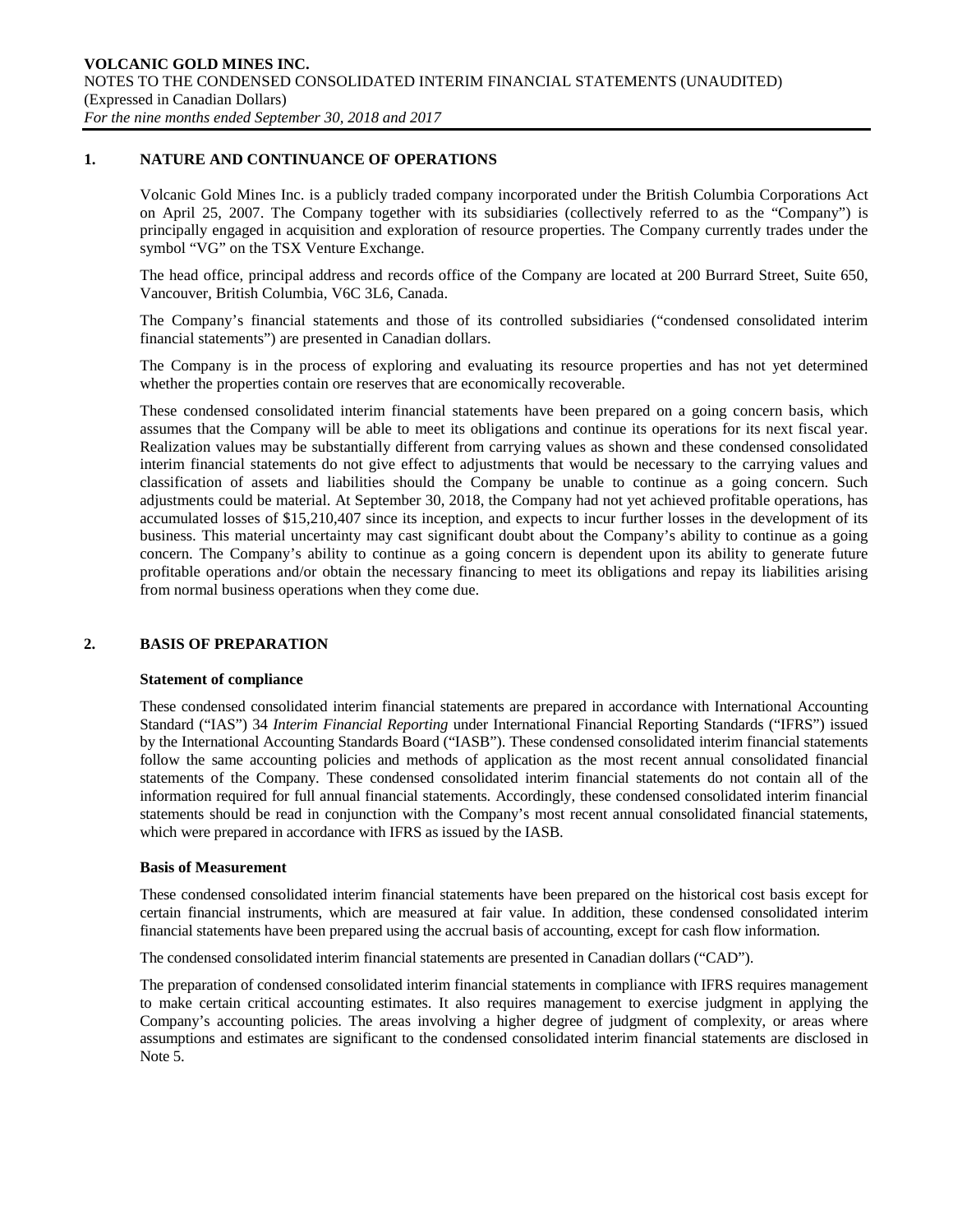## **2. BASIS OF PREPARATION** (cont'd...)

#### **Basis of Consolidation**

These condensed consolidated interim financial statements include the accounts of the Company and its subsidiaries. A subsidiary is an entity in which the Company has control, directly or indirectly, where control is defined as the power to govern the financial and operating policies of an enterprise so as to obtain benefits from its activities. All material intercompany transactions and balances have been eliminated on consolidation.

Details of the Company's principal subsidiaries as at September 30, 2018 are as follows:

|                                                                        |                                                  | Ownership     |                                    |
|------------------------------------------------------------------------|--------------------------------------------------|---------------|------------------------------------|
| <b>Name</b>                                                            | <b>Place of incorporation</b>                    | $\frac{0}{0}$ | <b>Principal activity</b>          |
| Sovereign Mines of Africa Limited<br>Sovereign Mines of Guinea Limited | British Virgin Islands<br>British Virgin Islands | 100%<br>75%   | Holding company<br>Holding company |
| Guiord SA                                                              | Republic of Guinea                               | 75%           | Exploration company                |

## **Foreign Currency Translation**

The functional currency is the currency of the primary economic environment in which the entity operations and has been determined for each entity within the Company. The functional currency for all entities within the Company is the Canadian dollar. The functional currency determinations were conducted through an analysis of the consideration factors identified in International Accounting Standards ("IAS") 21, *The Effects of Changes in Foreign Exchange Rates*.

Transactions in currencies other than the Canadian dollar are recorded at exchange rates prevailing on the dates of the transactions. At the end of each reporting period, the monetary assets and liabilities of the Company that are denominated in foreign currencies are translated at the rate of exchange at the statement of financial position date while non-monetary assets and liabilities are translated at historical rates. Revenues and expenses are translated at the exchange rates approximating those in effect on the date of the transactions. Exchange gains and losses arising on translation are included in the statement of loss and comprehensive loss.

## **3. ADOPTION OF NEW ACCOUNTING STANDARD**

On January 1, 2018, the Company adopted IFRS  $9$  – Financial Instruments ("IFRS 9") which replaced IAS 39 – Financial Instruments: Recognition and Measurement. IFRS 9 provides a revised model for classification and measurement of financial assets, including a new expected credit loss ("ECL") impairment model. The revised model for classifying financial assets results in classification according to their contractual cash flow characteristics and the business models under which they are held. IFRS 9 also introduces a reformed approach to hedge accounting. IFRS 9 largely retains the existing requirements in IAS 39 for the classification of financial liabilities. The standard is effective for annual periods beginning on or after January 1, 2018. IFRS 9 did not have a material impact on the Company's classification and measurement of financial assets and liabilities. The standard also had no impact on the carrying amounts of our financial instruments at the transition date.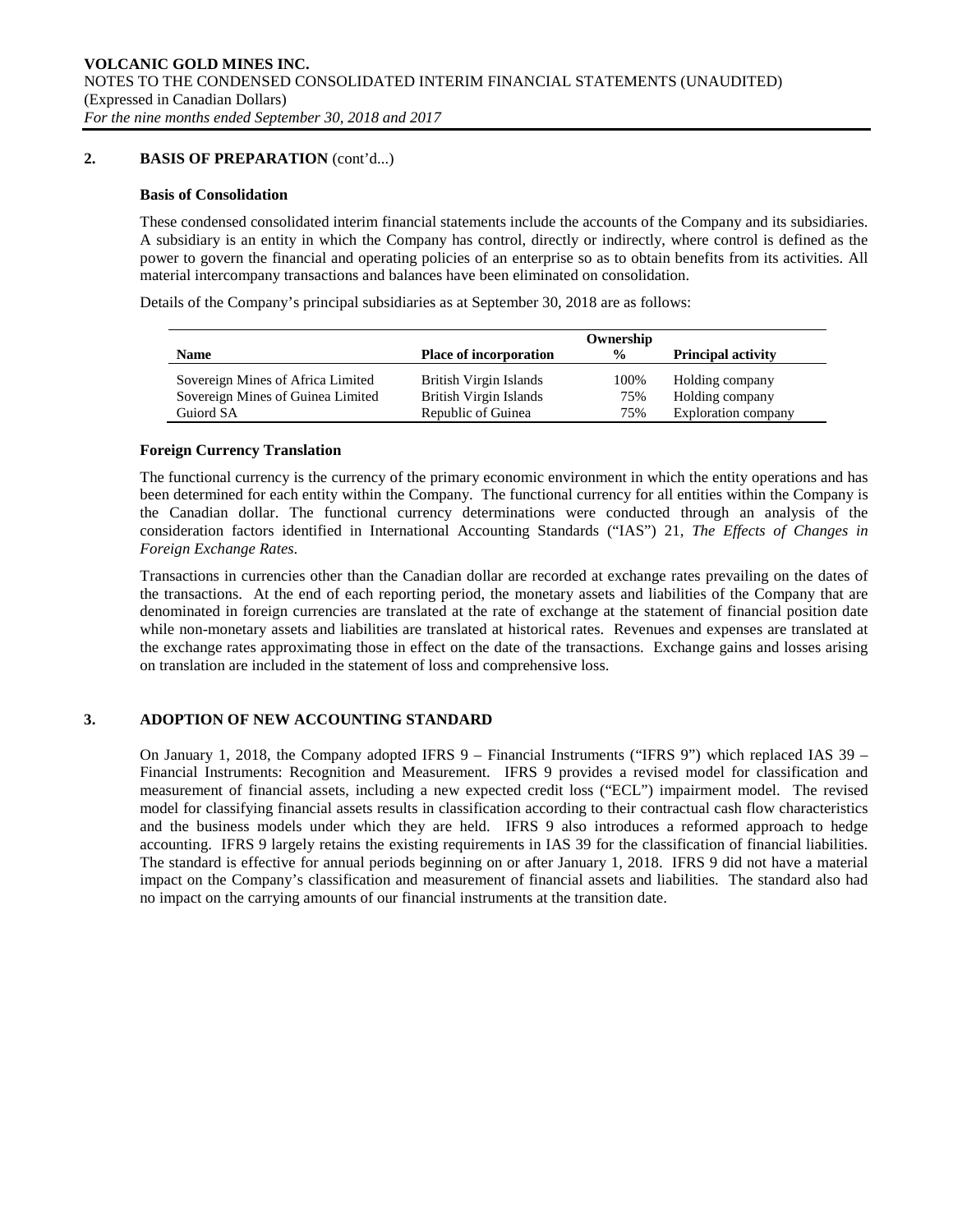### **4. STANDARDS, AMENDMENTS AND INTERPRETATIONS NOT YET EFFECTIVE**

The Company will be required to adopt the following standard and amendments issued by the IASB as described below.

#### *IFRS 16 Leases*

Issued by IASB January 2016

Effective for annual periods beginning January 1, 2019

Earlier application permitted for entities that also apply IFRS 15 *Revenue from Contracts with Customers*.

This new standard sets out the principles for the recognition, measurement, presentation and disclosure of leases for both the lessee and the lessor. The new standard introduces a single lessee accounting model that requires the recognition of all assets and liabilities arising from a lease.

The new standard supersedes the requirements in IAS 17 *Leases*, IFRIC 4 *Determining whether an Arrangement contains a Lease*, SIC-15 *Operating Leases – Incentives* and SIC-27 *Evaluating the Substance of Transactions Involving the Legal Form of a Lease*.

The Company is in the process of evaluating the impact of IFRS 16 on its Company's consolidated financial statements.

## **5. CRITICAL ACCOUNTING ESTIMATES AND JUDGMENTS**

The Company makes estimates and assumptions about the future that affect the reported amounts of assets and liabilities. Estimates and judgments are continually evaluated based on historical experience and other factors, including expectations of future events that are believed to be reasonable under the circumstances. In the future, actual experience may differ from these estimates and assumptions.

The effect of a change in an accounting estimate is recognized prospectively by including it in profit or loss in the period of the change, if the change affects that period only, or in the period of the change and future periods, if the change affects both.

The key areas of judgment applied in the preparation of the condensed consolidated interim financial statements that could result in a material adjustment to the carrying amounts of assets and liabilities are as follows:

- a) The determination of the Company's and its subsidiaries' functional currency are determined based on management's assessment of the economic environment in which the entities operate.
- b) The application of the Company's accounting policy for mineral property expenditures requires judgment in determining whether it is likely that future economic benefits will flow to the Company.

Assets or cash-generating units are evaluated at each reporting date to determine whether there are any indications of impairment. The Company considers both internal and external sources of information when making the assessment of whether there are indications of impairment for the Company's mineral property assets.

In respect of costs incurred for its investment in mineral property assets, management has determined there are indicators of impairment. Management uses several criteria in its assessments of economic recoverability and probability of future economic benefit, including geologic and metallurgic information, economics assessment/ studies, accessible facilities and existing permits.

- c) Although the Company has taken steps to verify title to mineral properties in which it has an interest, these procedures do not guarantee the Company's title. Such properties may be subject to prior agreements or transfers and title may be affected by undetected defects.
- d) Although the Company has taken steps to identify any decommissioning liabilities related to mineral properties in which it has an interest, there may be unidentified decommissioning liabilities present.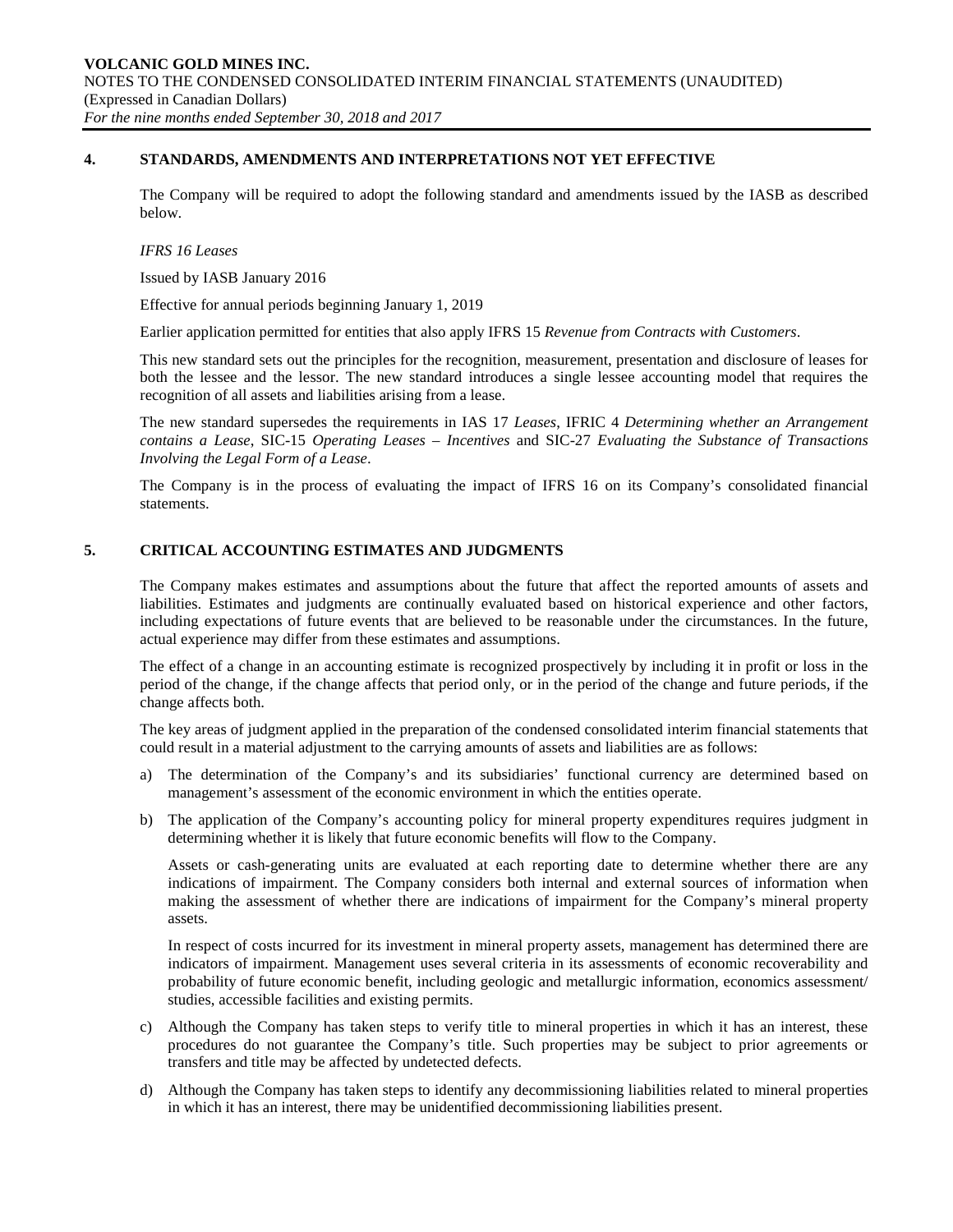## **5. CRITICAL ACCOUNTING ESTIMATES AND JUDGMENTS** (cont'd...)

The key estimates applied in the preparation of the condensed consolidated interim financial statements that could result in a material adjustment to the carrying amounts of assets and liabilities are as follows:

- a) The Company may be subject to income tax in several jurisdictions and significant judgment is required in determining the provision for income taxes. During the ordinary course of business and on dispositions of mineral property or interests therein, there are transactions and calculations for which the ultimate tax determination is uncertain. As a result, the Company recognizes tax liabilities based on estimates of whether additional taxes and interest will be due. This assessment relies on estimates and assumptions and may involve a series of judgments about future events, and interpretation of tax law. To the extent that the final tax outcome of these matters is different than the amounts recorded, such differences will impact income tax expense in the period in which such determination is made.
- b) Share-based payments are subject to estimation of the value of the award at the date of grant using pricing models such as the Black-Scholes option valuation model. The option valuation model requires the input of highly subjective assumptions including the expected stock price volatility. Because the Company's stock options have characteristics significantly different from those of traded options and because the subjective input assumptions can materially affect the calculated fair value, such value is subject to measurement uncertainty.

|                                 | Computer<br>equipment | <b>Field</b><br>equipment | <b>Total</b> |
|---------------------------------|-----------------------|---------------------------|--------------|
| Cost                            |                       |                           |              |
| Balance, December 31, 2016      | \$                    | \$                        | \$           |
| <b>Additions</b>                | 9,038                 | 10,312                    | 19,350       |
| Balance, December 31, 2017      | 9,038                 | 10,312                    | 19,350       |
| Additions                       | 2,590                 |                           | 2,590        |
| Balance, September 30, 2018     | \$<br>11,628          | \$<br>10,312              | \$<br>21,940 |
|                                 |                       |                           |              |
| <b>Accumulated amortization</b> |                       |                           |              |
| Balance, December 31, 2016      | \$                    | \$                        | \$           |
| Charge for period               | 1,202                 | 773                       | 1,975        |
| Balance, December 31, 2017      | 1,202                 | 773                       | 1,975        |
| Charge for period               | 2,054                 | 2,146                     | 4,200        |
| Balance, September 30, 2018     | \$<br>3,256           | \$<br>2,919               | \$<br>6,175  |
|                                 |                       |                           |              |
| <b>Carrying amounts</b>         |                       |                           |              |
| At December 31, 2017            | \$<br>7,836           | \$<br>9,539               | \$<br>17,375 |
| At September 30, 2018           | \$<br>8,372           | \$<br>7,393               | \$<br>15,765 |

## **6. PROPERTY AND EQUIPMENT**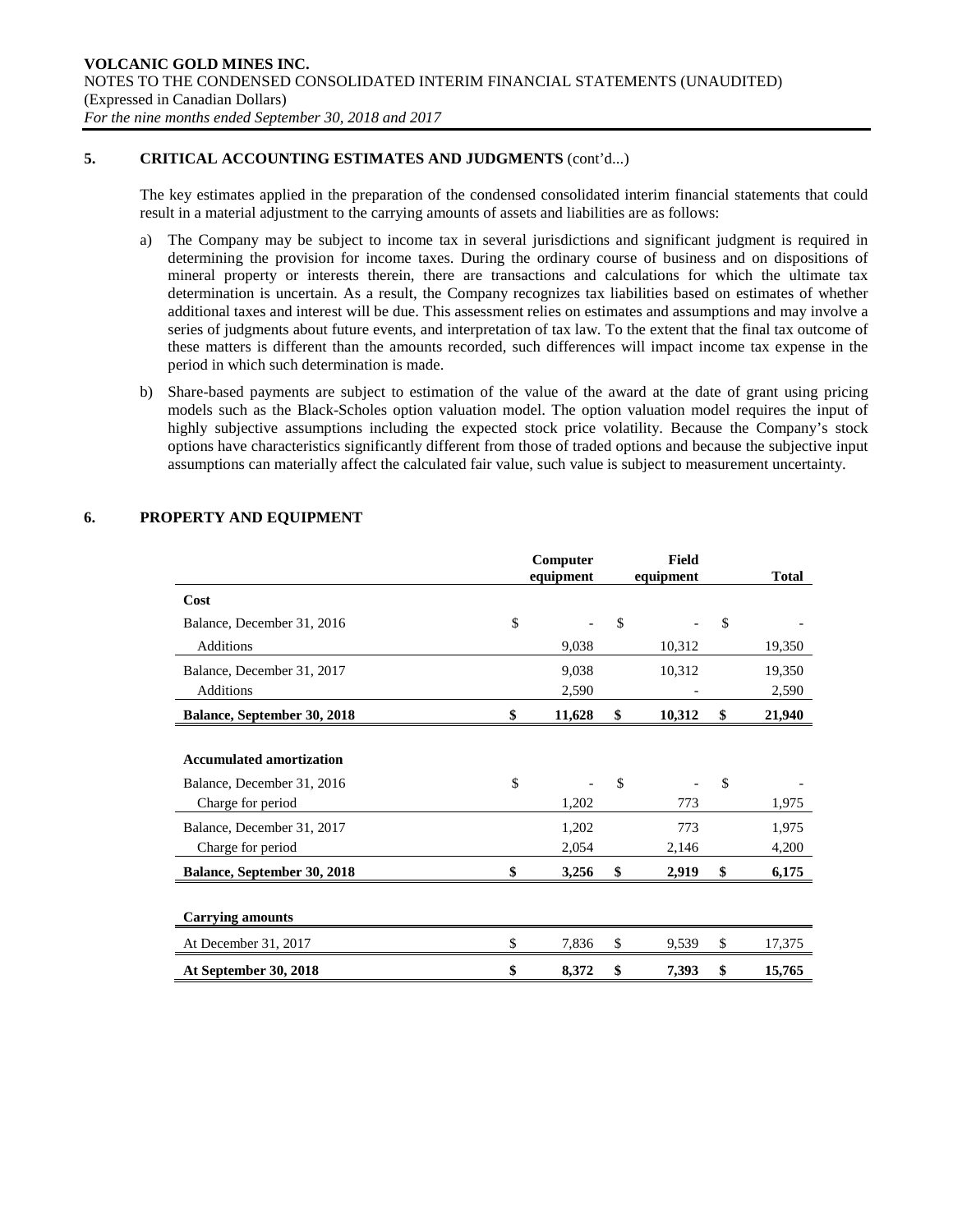## **7. NON-CONTROLLING INTEREST**

Non-controlling interests ("NCI"s) in the net assets of consolidated subsidiaries are identified separately from the Company's equity therein. Total comprehensive loss of the Company's subsidiary is attributed to the equity holders of the Company and to the non-controlling interests even if this results in the non-controlling interest having a deficit balance. For the period ended September 30, 2018, 25% of the net assets of the Company's consolidated subsidiaries, Sovereign Mines of Guinea Limited and Guiord SA ("Guiord"), which holds the Mandiana mineral property, were attributable to its non-controlling interest. The value of the NCI at September 30, 2018 was a deficiency of \$164,777 (December 31, 2017: value of \$490,843) after accounting for losses allocated to NCI during the nine month period ended September 30, 2018 of \$655,620.

The Company adjusts the non-controlling interest by attributing a proportionate amount of the subsidiaries net identifiable assets. The Company also adjusts other comprehensive loss to reflect the new ownership interest. These adjustments are also recognized in equity.

Summarized financial information in relation to Guiord, before intra-group eliminations, is presented below together with amounts attributed to NCI:

|                                                    | Nine months ended September 30, |              |                      |  |
|----------------------------------------------------|---------------------------------|--------------|----------------------|--|
|                                                    | 2018                            |              | 2017                 |  |
| <b>Exploration</b> expenses                        | \$<br>(11, 319)                 | $\mathbb{S}$ | (478, 818)           |  |
| Amortization                                       | (2,575)                         |              | (928)                |  |
| Foreign exchange gain (loss)                       | (2,981)                         |              | 25,803               |  |
| Write-down of mineral property interest            | (2,605,605)                     |              |                      |  |
| Loss after tax                                     | \$<br>(2,622,480)               | \$           | (453, 943)           |  |
|                                                    |                                 |              |                      |  |
| Total loss and comprehensive loss allocated to NCI | \$<br>(655, 620)                | \$           | (113, 486)           |  |
| Dividends paid to NCI                              | \$                              | \$           |                      |  |
| Cash flows from operating activities               | \$<br>(14,300)                  | \$           | (453, 015)           |  |
| Net cash outflows                                  | \$<br>(14,300)                  | \$           | (453, 015)           |  |
| As at                                              | September 30,<br>2018           |              | December 31,<br>2017 |  |
| Current assets                                     | \$<br>2,655                     | \$           | 3,087                |  |
| Non-current assets                                 | 8,869                           |              | 2,617,049            |  |
|                                                    | 11,524                          |              | 2,620,136            |  |
| Non-current liabilities                            | (670, 633)                      |              | (656, 764)           |  |
| Net assets                                         | \$<br>(659,109)                 | \$           | 1,963,372            |  |
| Accumulated non-controlling interests              | \$<br>(164, 777)                | \$           | 490,843              |  |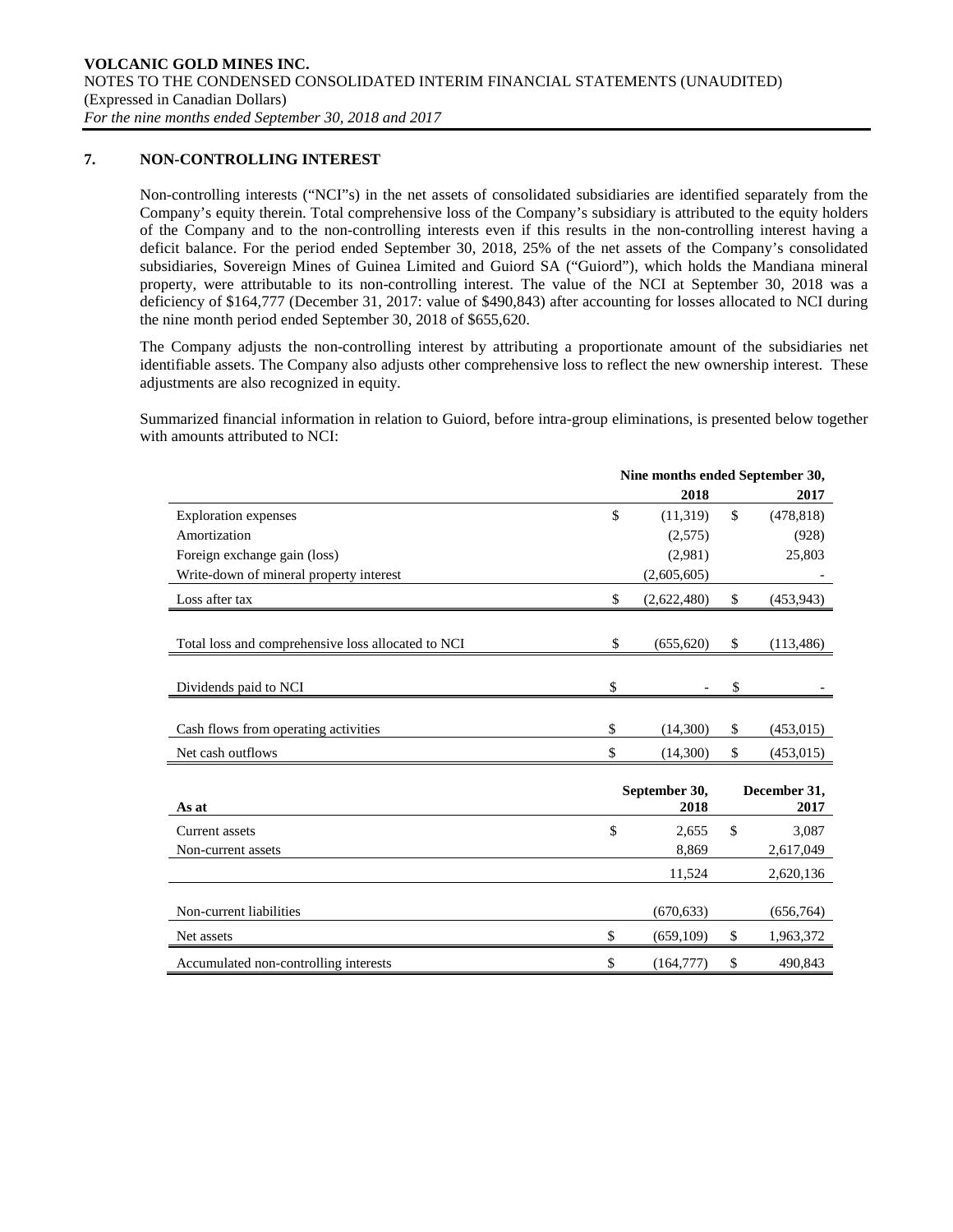## **8. MINERAL PROPERTIES**

The Company has capitalized the following acquisition costs of its mineral property interests during the period from January 1, 2017 to September 30, 2018:

|                                    | Guinea      | <b>Ivory Coast</b>             |   |              |
|------------------------------------|-------------|--------------------------------|---|--------------|
|                                    | Mandiana    | La Debo                        |   | <b>Total</b> |
| Balance, December 31, 2016         | \$          | \$<br>$\overline{\phantom{0}}$ | S |              |
| Acquisition costs                  | 2,605,605   |                                |   | 2,605,605    |
| Balance, December 31, 2017         | 2,605,605   |                                |   | 2,605,605    |
| Acquisition costs                  |             | 65.928                         |   | 65,928       |
| Write-down of acquisition costs    | (2,605,605) | (65,928)                       |   | (2,671,533)  |
| <b>Balance, September 30, 2018</b> | \$<br>۰     | \$<br>۰.                       | S |              |

Details of the Company's mineral property interests are disclosed in full in the consolidated financial statements for the year ended December 31, 2017. Significant exploration and evaluation asset transactions that have occurred since December 31, 2017 are as follows:

## **Mandiana Project - Guinea**

In January 2017, the Company acquired all of the outstanding share capital of Sovereign Mines of Africa Limited which, through its holdings in Guiord, owns an indirect 75% interest in a series of exploration licences located in Guinea commonly referred to as the Mandiana Project. The remaining 25% indirect interest in the Mandiana Project is held by SOGUIPAMI, a Guinea government-owned business entity which conducts exploration of mineral projects in Guinea. The 25% interest held by SOGUIPAMI is accounted for as a non-controlling interest (Note 7).

All but one of the exploration licences comprising Guiord's landholding at Mandiana were in good standing until October 2018. The licence covering the northern portion of the Mandiana Project, in which the mineral resource occurs, had an expiry date of March 30, 2018. The Company submitted a two-year renewal application in advance of the expiry date, but the renewal process with the mining authority has been hindered by a lack of administrative clarity and a high degree of uncertainty on the part of the Guinea authorities. With no improvement expected in dealing with the Guinea mining authority, the Company decided subsequent to September 30, 2018 to discontinue operations in Guinea. Acquisition costs for the Mandiana Project totalling \$2,605,605 were written off and charged to operations for the period ended September 30, 2018.

## **La Debo and Soubre Properties - Ivory Coast**

During the period ended September 30, 2018, the Company entered into a binding and exclusive Memorandum of Understanding (the "MOU") to acquireup to 100% of JOFEMA Mineral Resources SARL ("JOFEMA"), a private company registered in the Ivory Coast. The assets of JOFEMA under option consisted of exploration permits and exploration permit renewals known as La Debo and Soubre (the "Properties"). Proceeding with the acquisition was subject to the execution of a Definitive Agreement and renewal of the mineral tenures that collectively comprise the Properties. Subsequent to September 30, 2018, based on the results of the Company's due diligence procedures, the Company decided to terminate the MOU. Acquisition costs for the Properties totalling \$65,928 were written off and charged to operations for the period ended September 30, 2018.

#### **Seimana Project - Guinea**

During the year ended December 31, 2017, the Company entered into a binding and exclusive Memorandum of Understanding (the "MOU") to acquire up to a 100% interest in the Seimana Project in Guinea. The Seimana Project is comprised of four exploration permits, which together adjoin the Mandiana Project. Based on the results of the Company's due diligence procedures, the Company determined in July 2018 to terminate the MOU and write off deferred acquisition costs totalling \$43,569 during the period ended September 30, 2018.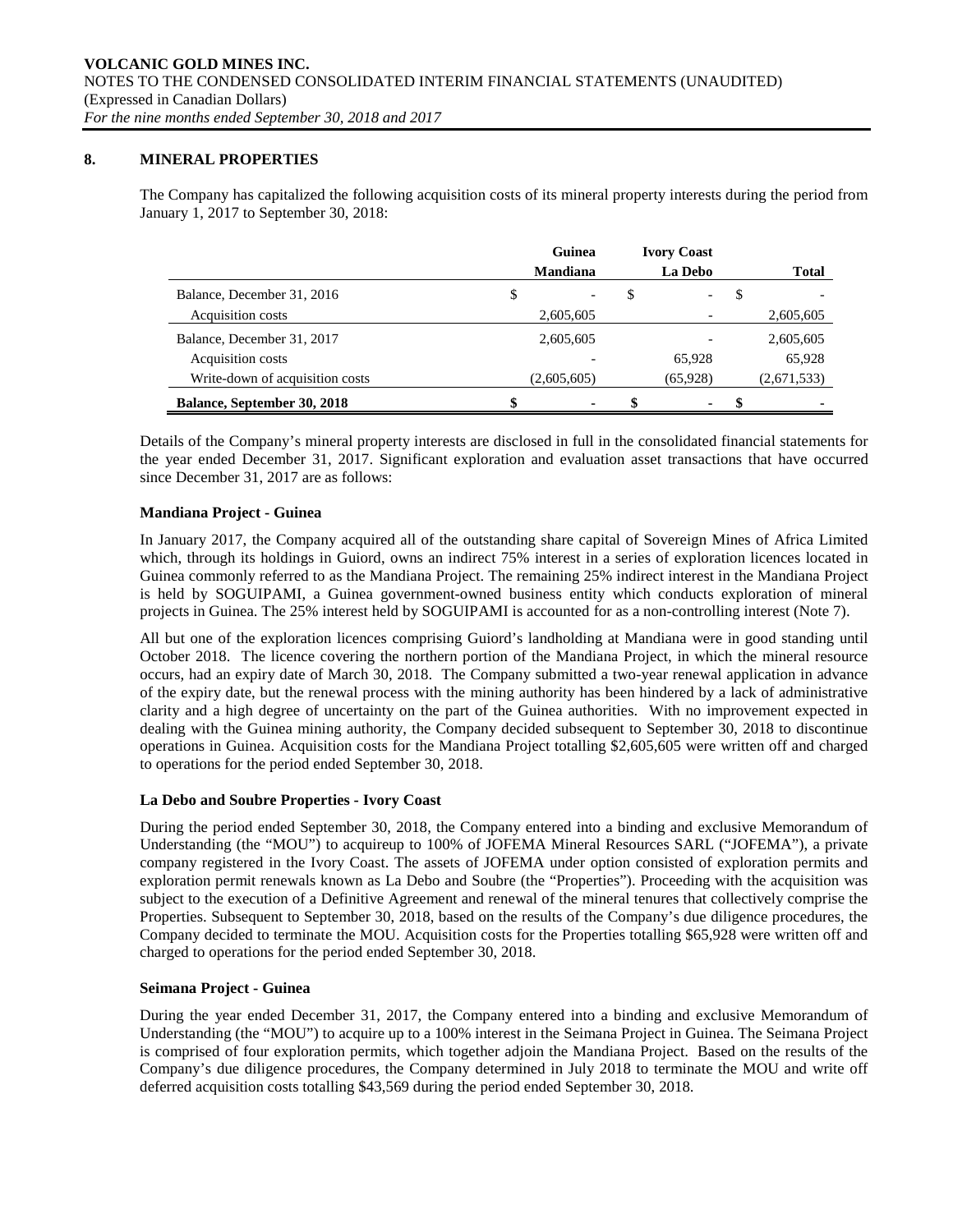## **9. EXPLORATION EXPENDITURES**

During the nine month period ended September 30, 2018, the Company incurred the following exploration expenditures:

|                                 | Guinea          |         |    |                          |         | <b>Ivory Coast</b>       |               |
|---------------------------------|-----------------|---------|----|--------------------------|---------|--------------------------|---------------|
|                                 | <b>Mandiana</b> |         |    | <b>Other</b>             | La Debo |                          | <b>Total</b>  |
| Field expenses                  | \$              | 2,361   | \$ | $\overline{\phantom{0}}$ | \$      | 36,373                   | \$<br>38,734  |
| Geological and other consulting |                 | 66,220  |    | 5,415                    |         | 35,425                   | 107,060       |
| Licenses, permitting and taxes  |                 | 91,211  |    |                          |         |                          | 91,211        |
| Office and administration       |                 | 2,794   |    | 7,185                    |         | $\overline{\phantom{0}}$ | 9,979         |
| Project management              |                 | 54,000  |    | $\overline{\phantom{0}}$ |         | 54,000                   | 108,000       |
| Travel                          |                 | 135,342 |    | 1,666                    |         | 43,832                   | 180,840       |
|                                 | \$              | 351,928 |    | 14,266                   |         | 169,630                  | \$<br>535,824 |

During the nine month period ended September 30, 2017, the Company incurred the following exploration expenditures:

|                                 |                 |               |             | Guinea |                |                                |    |              |
|---------------------------------|-----------------|---------------|-------------|--------|----------------|--------------------------------|----|--------------|
|                                 | <b>Mandiana</b> |               | <b>WAMA</b> |        | <b>Seimana</b> | Other                          |    | <b>Total</b> |
| Assaying                        | \$<br>52,869    | <sup>\$</sup> | 44.153      | \$     |                | \$<br>$\overline{\phantom{a}}$ | S  | 97,022       |
| Drilling                        | 759,540         |               | 490.899     |        |                | $\overline{\phantom{0}}$       |    | 1,250,439    |
| Field expenses                  | 245,654         |               | 57,023      |        | 9,142          | $\overline{\phantom{0}}$       |    | 311,819      |
| Geophysics                      | 116,287         |               |             |        |                |                                |    | 116,287      |
| Geological and other consulting | 282,105         |               | 43,443      |        | 15,636         | 15,442                         |    | 356,626      |
| Licenses, permitting and taxes  | 42,627          |               |             |        |                |                                |    | 42,627       |
| Office and administration       | 37,032          |               | 355         |        |                | 20,471                         |    | 57,858       |
| Project management              | 62,400          |               | 31,500      |        | 9.000          | ٠                              |    | 102,900      |
| Salaries and benefits           | 101,137         |               |             |        |                |                                |    | 101,137      |
| Travel                          | 124,546         |               | 30,195      |        |                | 1,317                          |    | 156,058      |
|                                 | \$<br>1,824,197 | \$.           | 697,568     | \$     | 33,778         | \$<br>37,230                   | \$ | 2,592,773    |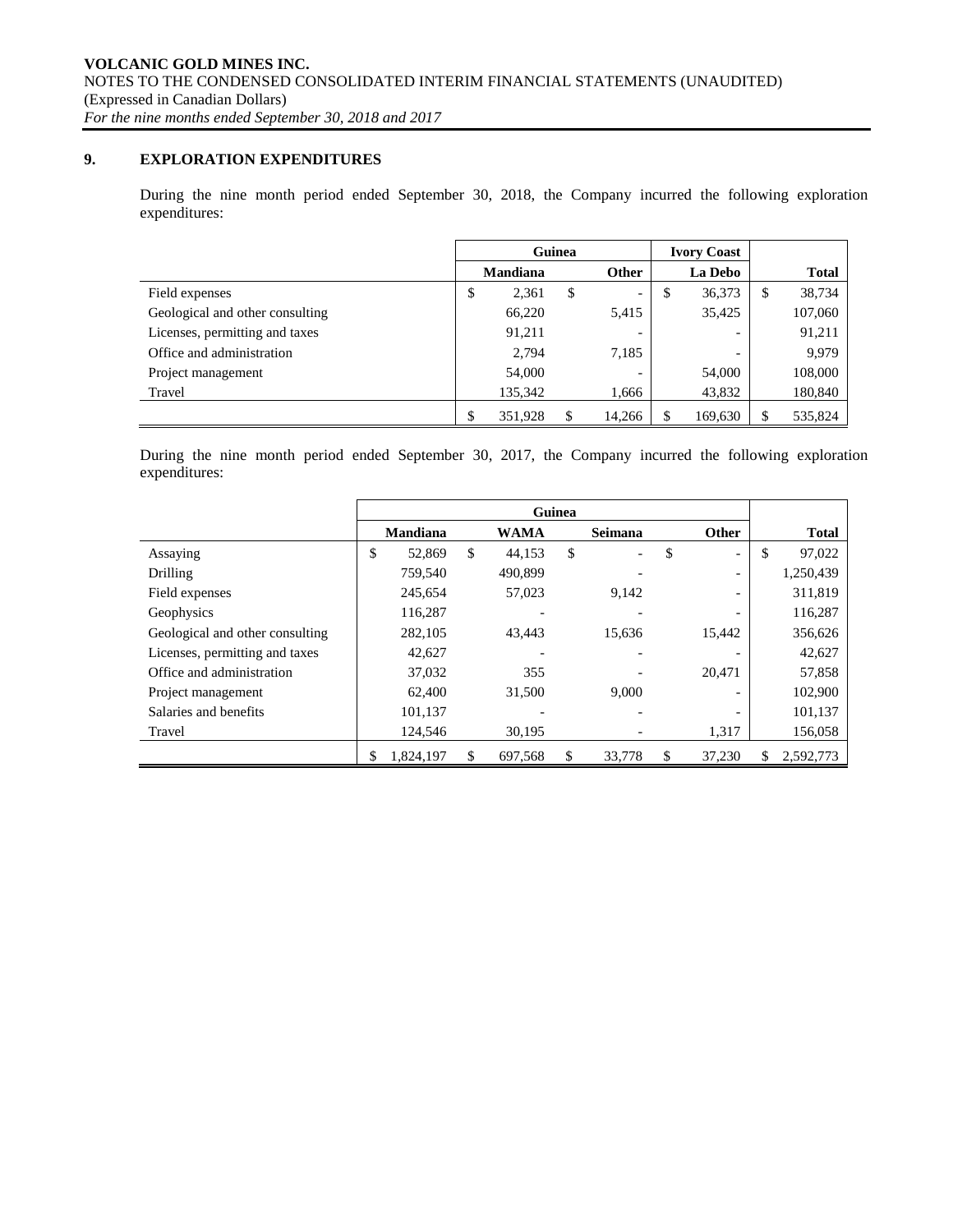### **10. RELATED PARTY TRANSACTIONS**

The Company had transactions during the periods ended September 30, 2018 and 2017 with related parties consisting of directors, officers and the following companies with common directors:

| <b>Related party</b>                      | <b>Nature of transactions</b>                         |
|-------------------------------------------|-------------------------------------------------------|
| Radius Gold Inc. ("Radius")               | Shared administrative and exploration related charges |
| Gold Group Management Inc. ("Gold Group") | Shared office and administrative related charges      |
| Mill Street Services Ltd. ("Mill Street") | Consulting services                                   |
| Andros Capital Corp. ("Andros")           | Consulting services                                   |

Balances and transactions with related parties not disclosed elsewhere in these condensed consolidated interim financial statements are as follows:

a) During the periods ended September 30, 2018 and 2017, the Company reimbursed Gold Group, a private company controlled by a director of the company, for the following costs:

|                                      |              |        | Nine months ended September 30,<br>Three months ended September 30, |        |    |         |      |         |  |
|--------------------------------------|--------------|--------|---------------------------------------------------------------------|--------|----|---------|------|---------|--|
|                                      | 2018<br>2017 |        |                                                                     |        |    |         | 2017 |         |  |
| General and administrative expenses: |              |        |                                                                     |        |    |         |      |         |  |
| Office and administration            | \$           | 15.725 | \$                                                                  | 17.866 | \$ | 54.314  | S    | 50,069  |  |
| Salaries and benefits                |              | 21.510 |                                                                     | 22.641 |    | 69,235  |      | 63,468  |  |
| Investor relations                   |              |        |                                                                     | 266    |    | 1,515   |      | 2,420   |  |
| Transfer agent and regulatory fees   |              |        |                                                                     | 522    |    | 3,392   |      | 7,949   |  |
| Travel and accommodation             |              | 3,962  |                                                                     | 1,386  |    | 13,467  |      | 27,804  |  |
|                                      |              | 41.197 |                                                                     | 42.681 |    | 141.923 |      | 151,710 |  |

Gold Group is reimbursed by the Company for certain shared costs and other business related expenses paid by Gold Group on behalf of the Company. Salaries and benefits for the periods ended September 30, 2018 and 2017 include those for the Chief Financial Officer and the Corporate Secretary.

- b) During the period ended September 30, 2018, the Company reimbursed Radius, a company with a common director, \$Nil (2017: \$55,051) for personnel, investor relations and travel costs incurred on the Company's behalf.
- c) During the period ended September 30, 2017, an amount of \$49,750 owing to a director for past services was waived by the director and written off by the Company.
- d) Long-term deposits as of September 30, 2018 consists of \$61,000 (December 31, 2017: \$61,000) paid to Gold Group as a deposit pursuant to the Company's office and administrative services agreement with Gold Group.
- e) Included in accounts payable and accrued liabilities as of September 30, 2018 was \$43,868 (December 31, 2017: \$18,411) owing to Gold Group and \$174,117 (December 31, 2017: \$76,197) owing to directors and officers of the Company. The amount for Gold Group is due on a monthly basis and secured by a deposit. The amounts owing to directors and officers are unsecured, interest-free and have no specific terms of repayment.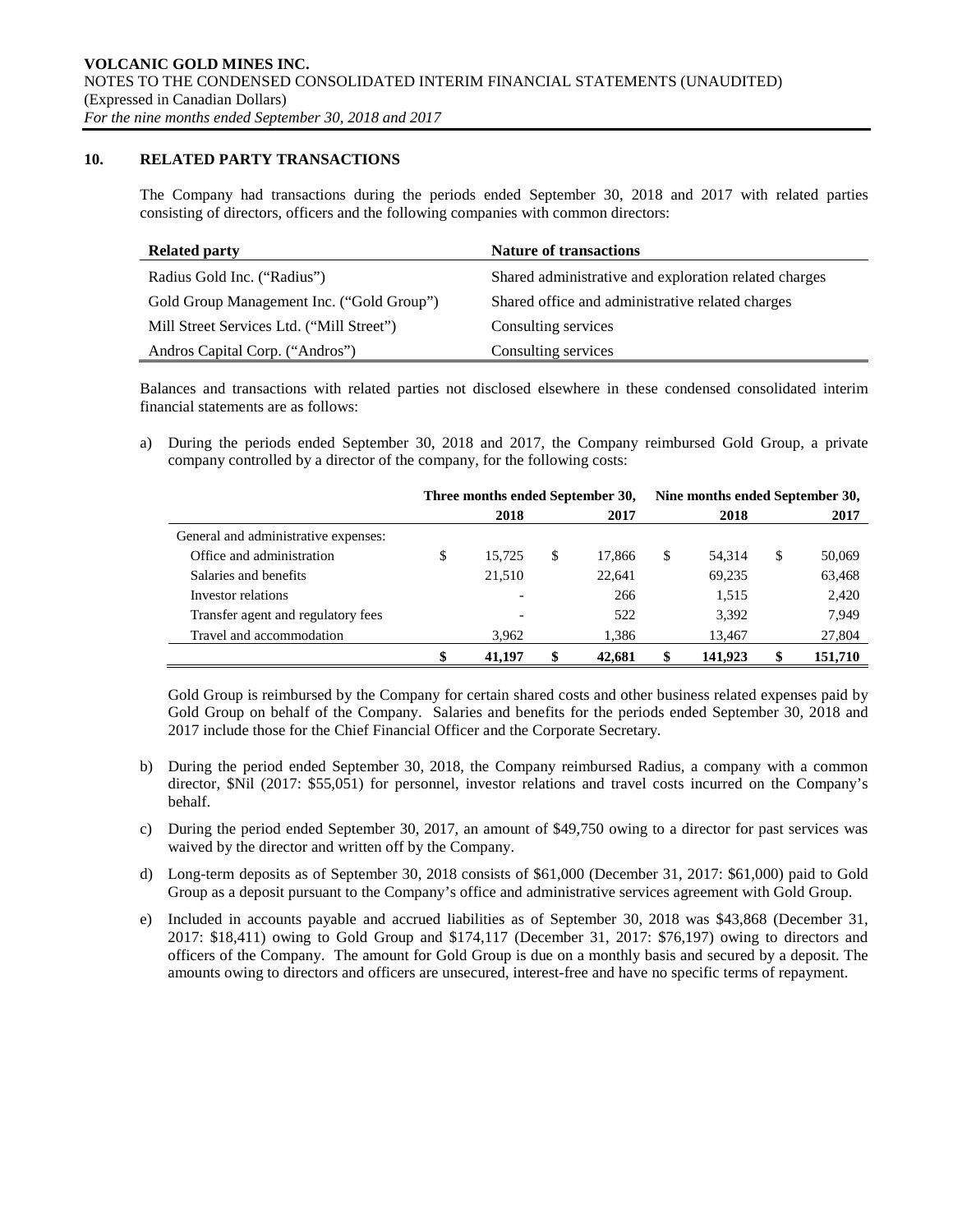## **10. RELATED PARTY TRANSACTIONS** (cont'd...)

The Company has identified certain of its directors and senior officers as its key management personnel. Included for the periods ended September 30, 2018 and 2017 are the following items paid or accrued to key management personnel and/or companies with common directors.

|                                                            |    | Three months ended September 30, |              | Nine months ended September 30, |         |    |           |  |
|------------------------------------------------------------|----|----------------------------------|--------------|---------------------------------|---------|----|-----------|--|
|                                                            |    | 2018                             | 2017         |                                 | 2018    |    | 2017      |  |
| General and administrative expenses:                       |    |                                  |              |                                 |         |    |           |  |
| Consulting and management fees                             | J. | 30,500                           | \$<br>40,500 | \$                              | 111.500 | \$ | 122,700   |  |
| Salaries and benefits                                      |    | 7,333                            | 6,875        |                                 | 21,542  |    | 16,959    |  |
| Professional fees - accounting<br>Share-based compensation |    |                                  |              |                                 |         |    | 5,000     |  |
| (value of stock option grants)                             |    |                                  |              |                                 |         |    | 1,034,838 |  |
| Exploration expenditures:                                  |    |                                  |              |                                 |         |    |           |  |
| Project management                                         |    | 36,000                           | 36,000       |                                 | 108,000 |    | 102,900   |  |
|                                                            |    | 73,833                           | 83,375       |                                 | 241,042 |    | 1,282,397 |  |

Key management compensation includes consulting fees paid to Mill Street, a company controlled by the Executive Chairman of the Company, and to Andros, a company controlled by the Vice President, Capital Markets.

The value of stock option grants recorded as share-based compensation made to directors not specified as key management personnel during the period ended September 30, 2018 was \$Nil (2017: \$134,979).

## **11. SHAREHOLDERS EQUITY**

#### **a) Common shares**

During the period ended September 30, 2018, there was no share capital activity.

#### **b) Warrants**

A summary of share purchase warrants activity from January 1, 2017 to September 30, 2018 is as follows:

|                                    | Number of<br>warrants | Weighted<br>average<br>exercise price |
|------------------------------------|-----------------------|---------------------------------------|
| Balance, December 31, 2016         | 10,000,000            | \$0.05                                |
| Issued on private placement        | 16,719,709            | \$0.68                                |
| Exercised during the year          | (8,082,500)           | \$0.05                                |
| Balance, December 31, 2017         | 18,637,209            | \$0.05                                |
| Expired during the period          | (3,678,534)           | \$0.25                                |
| <b>Balance, September 30, 2018</b> | 14,958,675            | \$0.70                                |

Details of warrants outstanding as of September 30, 2018 are:

|                           | Number of  | <b>Exercise</b> |
|---------------------------|------------|-----------------|
| <b>Expiry date</b>        | warrants   | price           |
| January 17, 2019 $^{(1)}$ | 2,000,000  | \$0.05          |
| March 8, 2022             | 12,958,675 | \$0.80          |
|                           | 14,958,675 |                 |

 $<sup>(1)</sup>$  In 2016, the Company extended the expiry date from January 17, 2017 to January 17, 2019</sup>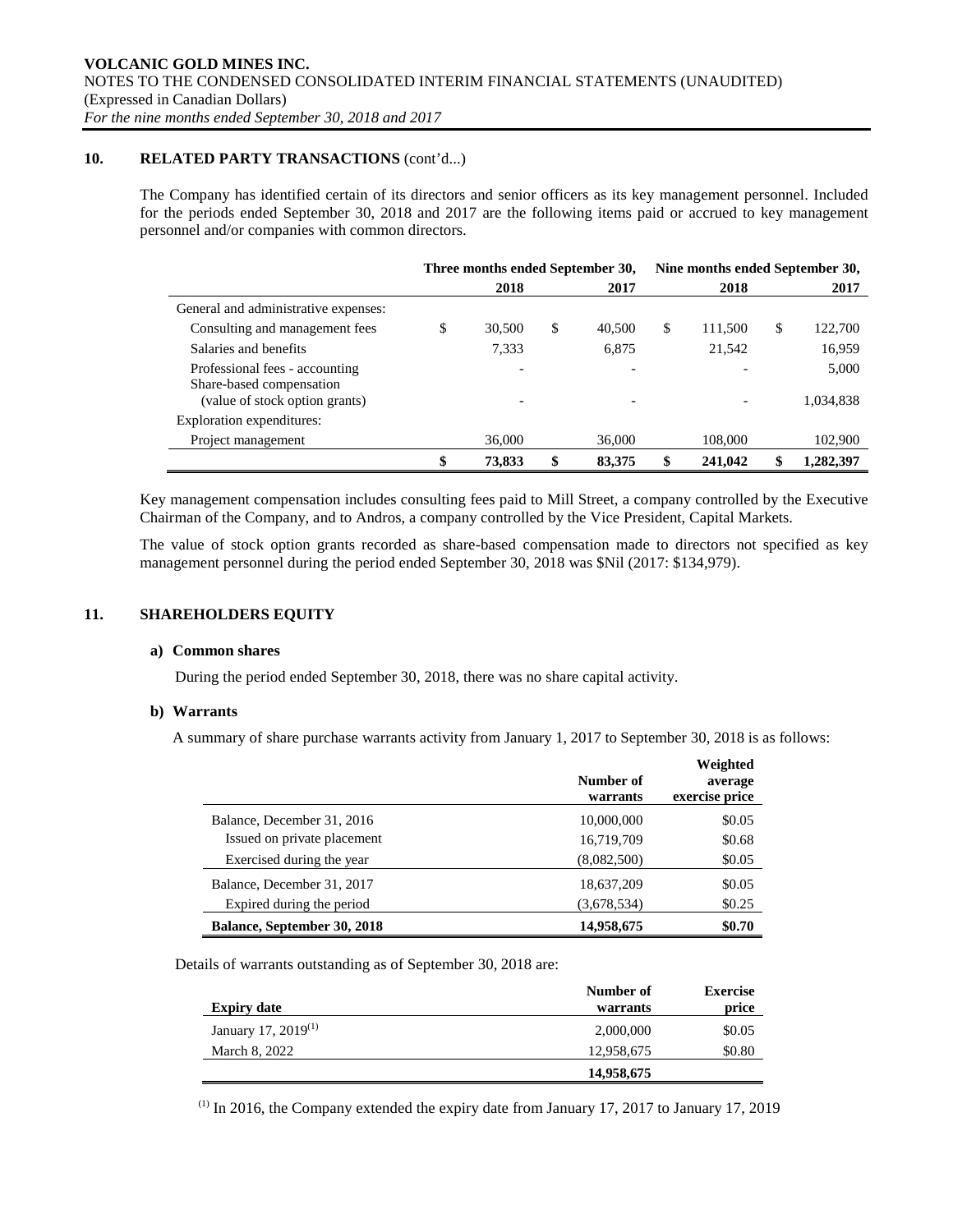## **12. SHARE-BASED PAYMENTS**

#### **Option Plan Details**

The Company has a stock option plan whereby options may be granted to directors, employees, consultants and certain other service providers to encourage ownership of the Company's common shares. The Company may grant options for up to 10% of the issued and outstanding common shares. The term of any option granted under the plan may not exceed 10 years. The vesting periods for all options granted pursuant to the plan will be determined at the discretion of the Board of Directors at the time of the grant. The number of options granted to any one person may not exceed 5% of the outstanding listed common shares in a 12 month period.

The following is a summary of stock option activity during the period ended September 30, 2018:

|                   |                                 |                          |                           | During the period |                  |                                 |                           |                                  |
|-------------------|---------------------------------|--------------------------|---------------------------|-------------------|------------------|---------------------------------|---------------------------|----------------------------------|
| <b>Grant date</b> | <b>Expiry date</b>              | <b>Exercise</b><br>price | <b>Opening</b><br>balance | <b>Granted</b>    | <b>Exercised</b> | <b>Forfeited</b> /<br>cancelled | <b>Closing</b><br>balance | <b>Vested and</b><br>exercisable |
|                   | March 15, 2017 March 14, 2027   | \$0.60                   | 3.850,000                 |                   |                  | (250,000)                       | 3.600,000                 | 3,600,000                        |
| June 27, 2017     | June 26, 2027                   | \$0.60                   | 225,000                   |                   |                  | $\overline{\phantom{a}}$        | 225,000                   | 225,000                          |
|                   |                                 |                          | 4,075,000                 |                   | -                | (250,000)                       | 3.825,000                 | 3,825,000                        |
|                   | Weighted average exercise price |                          | \$0.60                    | -                 |                  | \$0.60                          | \$0.60                    | \$0.60                           |

The weighted average remaining contractual life of the options outstanding at September 30, 2018 is 8.47 years.

## **Fair Value of Options Issued**

### *Options Issued to Employees*

The fair value at grant date is determined using a Black-Scholes option pricing model that takes into account the exercise price, the term of the option, the impact of dilution, the share price at grant date, the expected price volatility of the underlying share, the expected dividend yield and the risk free interest rate for the term of the option.

#### *Options Issued to Non-Employees*

Options issued to non-employees are measured based on the fair value of the goods or services received, at the date of receiving those goods or services. If the fair value of the goods or services received cannot be estimated reliably, the options are measured by determining the fair value of the options granted using the Black-Scholes option pricing model.

There were no options granted during the period ended September 30, 2018. The weighted average fair value at grant date of options granted during the period ended September 30, 2017 was \$0.45 per option. The model inputs for options granted during the period ended September 30, 2017 included a risk-free interest rate of 1.21%, dividend yield of 0%, volatility of 108% and expected life of five years.

Option pricing models require the input of highly subjective assumptions including the expected price volatility. Changes in these assumptions can materially affect the fair value estimate.

#### **Expenses Arising from Share-based Payment Transactions**

Total expenses arising from stock option grants during the period ended September 30, 2018 and recorded as sharebased compensation expense was \$Nil (2017: \$1,830,353).

#### **Amounts Capitalized Arising from Share-based Payment Transactions**

Share-based payment transactions that were capitalized as part of mineral property assets during the period ended September 30, 2018 totaled \$Nil (2017: \$1,807,859).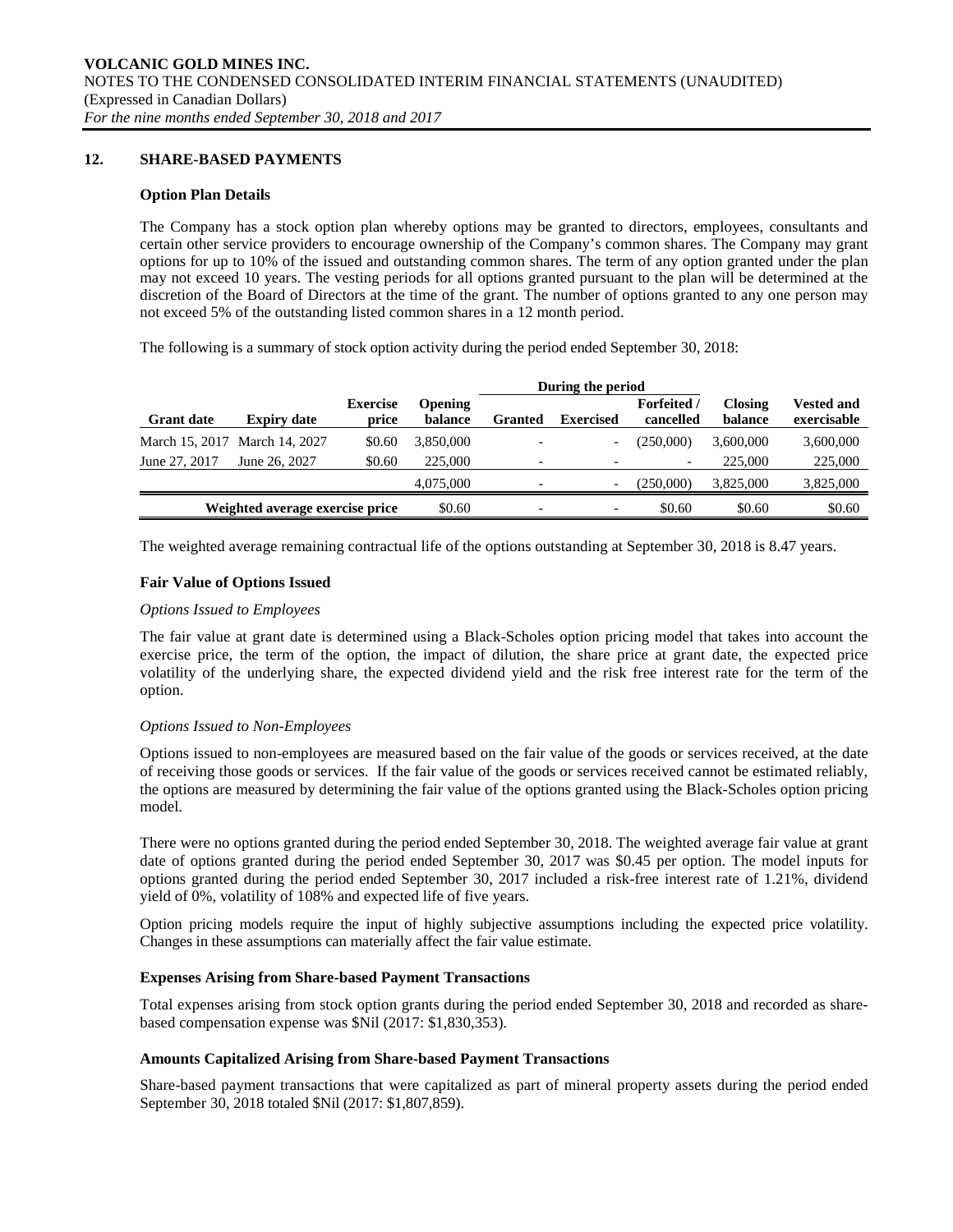## **13. SEGMENT INFORMATION**

Operating segments are defined as components of an enterprise about which separate financial information is available that is evaluated regularly by the chief operating decision maker, or decision-making group, in deciding how to allocate resources and in assessing performance. All of the Company's operations are within the mining sector relating to precious metals exploration. Due to the geographic and political diversity, the Company's exploration operations are decentralized whereby exploration managers are responsible for business results and regional corporate offices provide support to the exploration programs in addressing local and regional issues. The Company's operations are therefore segmented on a district basis. The Company's assets are located in Canada and the Republic of Guinea.

Details of identifiable assets by geographic segments are as follows:

| Nine months ended September 30, 2018 | Canada                         | Guinea          | <b>Ivory Coast</b> | <b>Consolidated</b> |
|--------------------------------------|--------------------------------|-----------------|--------------------|---------------------|
| <b>Exploration</b> expenditures      | \$<br>$\overline{\phantom{a}}$ | \$<br>366,194   | \$<br>169.630      | \$<br>535,824       |
| Mineral property costs written off   | $\overline{\phantom{a}}$       | 2,605,605       | 65,928             | 2,671,533           |
| Net loss                             | (559, 853)                     | (3,020,924)     | (235,558)          | (3,816,335)         |
| Capital expenditures*                | 2,590                          |                 | 65,928             | 68,518              |
|                                      |                                |                 |                    |                     |
| Nine months ended September 30, 2017 | Canada                         | Guinea          |                    | <b>Consolidated</b> |
| Exploration expenditures             | \$<br>$\overline{\phantom{a}}$ | \$<br>2.592.773 |                    | \$<br>2,592,773     |
| Net loss                             | (2,660,595)                    | (2,567,898)     |                    | (5,228,493)         |
| Capital expenditures*                | 6,978                          | 2,750,554       |                    | 2,757,532           |

\*Capital expenditures consists of additions of property and equipment, mineral property acquisition costs, and deferred acquisition costs

#### **As at September 30, 2018**

|                          | Canada        | Guinea | Consolidated |
|--------------------------|---------------|--------|--------------|
| Total current assets     | \$<br>211,922 | 2,655  | 214,577      |
| Total non-current assets | 67.896        | 8.869  | 76,765       |
| <b>Total assets</b>      | \$<br>279,818 | 11.524 | 291,342      |
| <b>Total liabilities</b> | 331.452       |        | 331,452      |

#### **As at December 31, 2017**

|                          |   | Canada    | Guinea    | Consolidated |
|--------------------------|---|-----------|-----------|--------------|
| Total current assets     |   | 1.228.580 | 3.087     | 1,231,667    |
| Total non-current assets |   | 66.931    | 2,660,618 | 2,727,549    |
| <b>Total assets</b>      | S | 1.295.511 | 2.663.705 | 3,959,216    |
| <b>Total liabilities</b> | S | 182.991   | ۰         | 182,991      |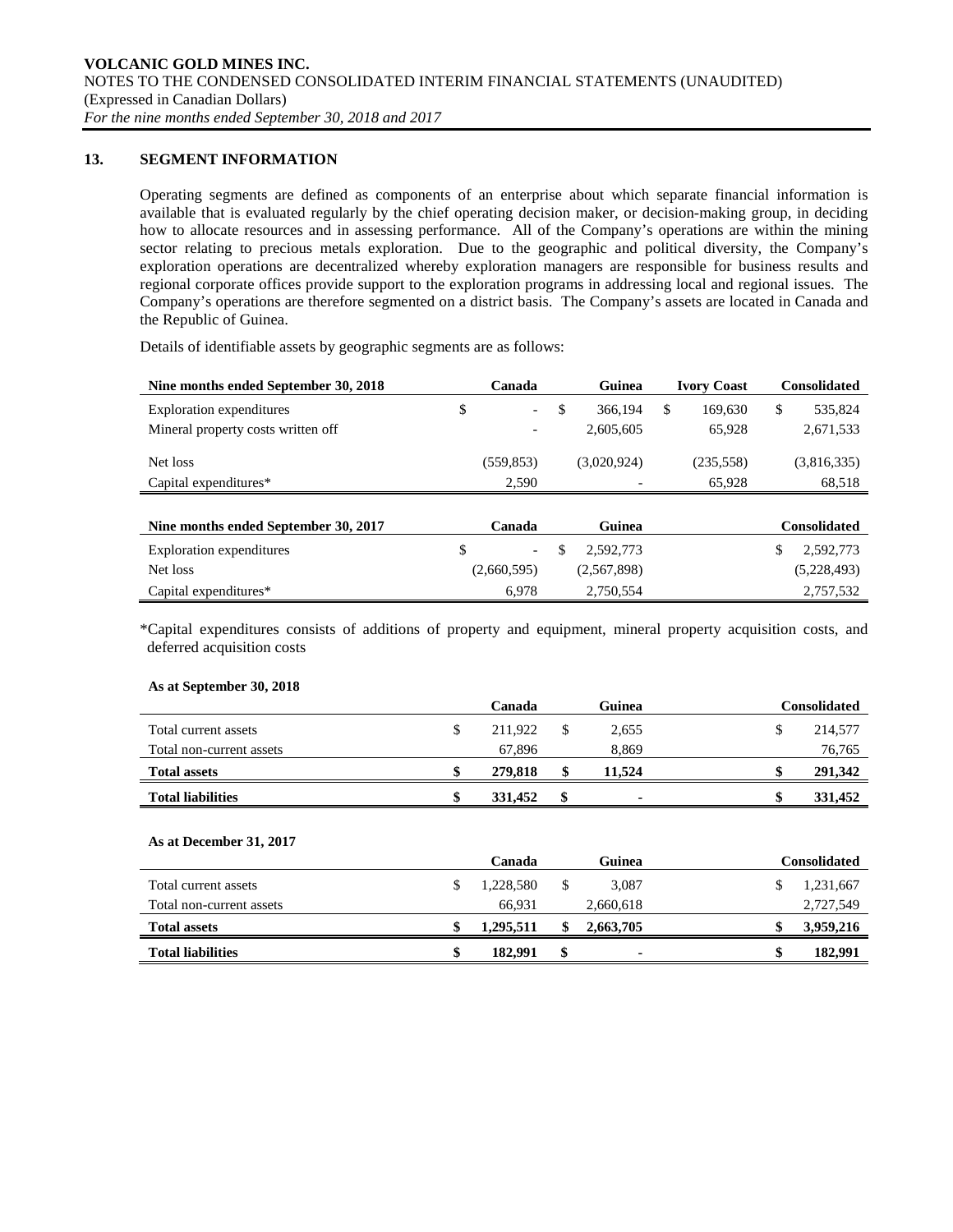## **14. FINANCIAL AND CAPITAL RISK MANAGEMENT**

Financial assets and liabilities are classified in the in the fair value hierarchy according to the lowest level of input that is significant to the fair value measurement. Assessment of the significant of a particular input to the fair value measurement requires judgement and may affect placement within the fair value hierarchy levels. The hierarchy is as follows:

- Level 1: quoted prices (unadjusted) in active markets for identical assets or liabilities.
- Level 2: inputs other than quotes prices included in Level 1 that are observable for the asset or liability, either directly (i.e., as prices) or indirectly (i.e., derived from prices).
- Level 3: inputs for the asset or liability that are not based on observable market data (unobservable inputs).

The carrying value of receivables and accounts payable and accrued liabilities approximates fair value due to the short term nature of the financial instruments. Cash is valued at a level 1 fair value measurement and is classified as amortized cost. Receivables and long-term deposits are classified as amortized cost. Accounts payable and accrued liabilities are classified as other financial liabilities.

#### **Risk management**

The Company is exposed to varying degrees to a variety of financial instrument related risks:

#### *Credit risk*

Credit risk is the risk of an unexpected loss if a customer or third party to a financial instrument fails to meet its contractual obligations.

The Company's cash is held at large Canadian financial institution in interest bearing accounts. The Company has no investment in asset backed commercial paper.

#### *Liquidity risk*

Liquidity risk is the risk that the Company will not be able to meet its financial obligations as they fall due.

The Company manages liquidity risk through its capital management as outlined below. Accounts payable and accrued liabilities are due within one year.

#### *Market risk*

Market risk is the risk of loss that may arise from changes in market factors such as interest rates, foreign exchange rates, and commodity and equity prices.

a) Interest rate risk

The Company's exposure to interest rate risk arises from the interest rate impact on cash. The Company's practice has been to invest cash at floating rates of interest, in order to maintain liquidity, while achieving a satisfactory return for shareholders. There is minimal risk that the Company would recognize any loss as a result of a decrease in the fair value of any guaranteed bank investment certificates included in cash as they are generally held with large financial institutions. As at September 30, 2018, the Company is not exposed to significant interest rate risk.

b) Foreign currency risk

The Company is exposed to financial risk related to the fluctuation of foreign currency rates. The Company operates in Canada and the Republic of Guinea. A substantial portion of the Company's expenses are incurred in US dollars. A significant change in the currency exchange rate between the Canadian dollar relative to the US dollar could have an effect on the Company's results of operations, financial position or cash flows. The Company has not hedged its exposure to currency fluctuations. As at September 30, 2018, the Company is exposed to currency risk through the following financial assets and liabilities denominated in currencies other than the Canadian dollar: